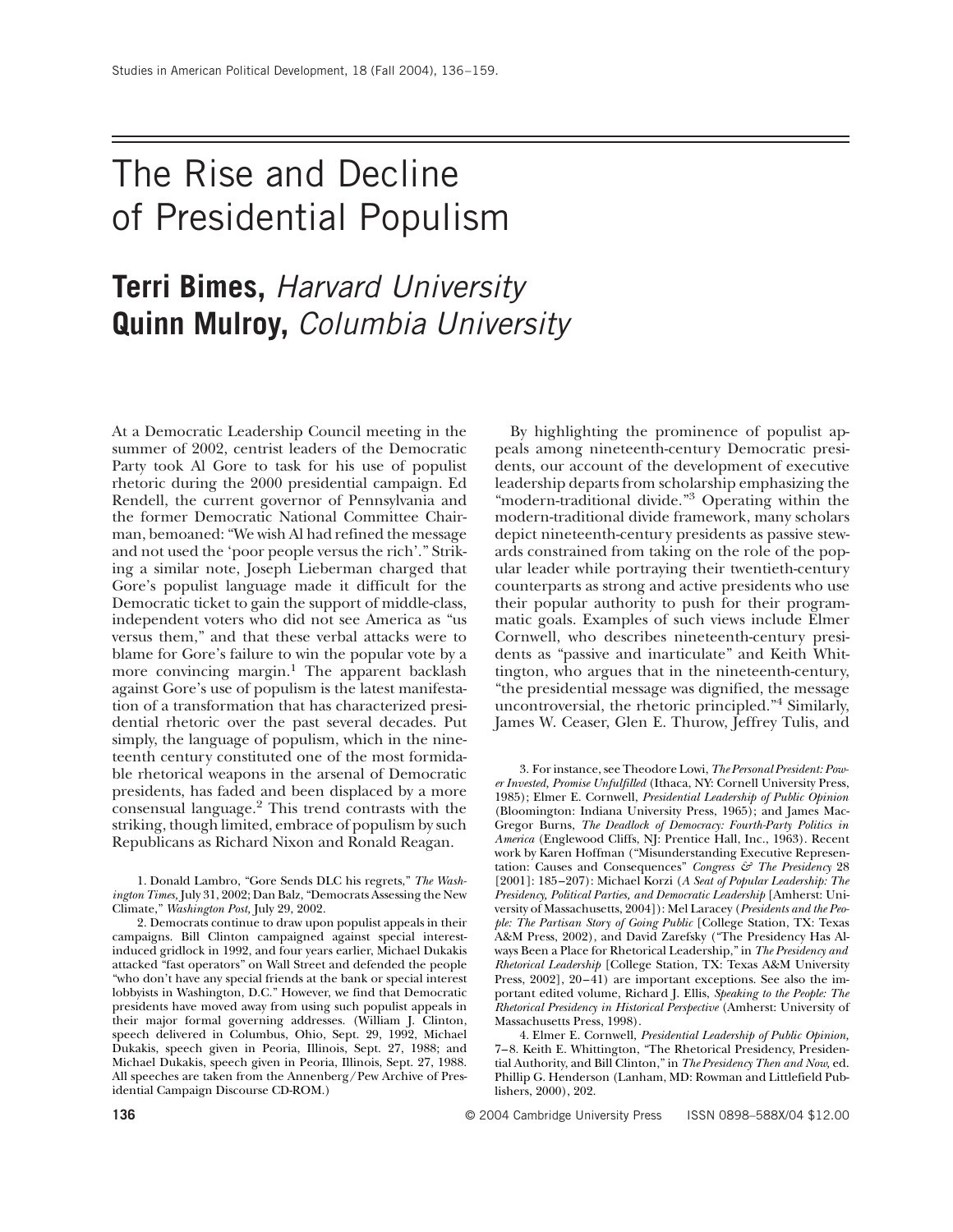Joseph Bessette collectively point out that while nineteenth-century presidents were "public" figures in the sense of making ceremonial speeches, inaugural addresses, and submitting annual messages to Congress, these presidents were not at all "popular" leaders. The premodern president, in their view, was a "constitutional officer who would rely for his authority on the formal powers granted by the Constitution and on the informal authority that would flow from the office's strategic position." He was not a popular leader who would "stir mass opinion by rhetoric."5 Tulis, in his own work on the rhetorical presidency, declares that "the rhetorical presidency and the understanding of American politics that it signifies are twentieth-century inventions and discoveries. Our pretwentieth-century polity proscribed the rhetorical presidency as ardently as we now prescribe it."6

Within this bifurcated framework, popular presidential leadership did not emerge until the presidencies of William McKinley, Theodore Roosevelt, Woodrow Wilson, and Franklin Roosevelt. While each of these presidents is credited with paving the way for the plebiscitary presidency, it is Wilson who is commonly referred to as the author and chief proponent of the popular leadership doctrine. Wilson is recognized for transforming the constitutional executive and setting the mold for twentieth-century presidents. For example, Jeffery Tulis asserts that Wilson's doctrine of popular leadership represented nothing less than "a major shift, indeed a reversal, of the founding perspective."7 Wilson, in Tulis's view, established a second unwritten constitution that emphasized presidential reliance on public opinion. This second constitution, layered on top of the first, provides the contours for modern presidential practice. Arthur Link, the nation's leading authority on Wilson, similarly remarks that his example made it "inevitable that any future president would be powerful only in so far as he established intimate communication with the people and spoke effectively for them."<sup>8</sup> Likewise, Ceaser argues that while the Constitution took care to provide "distance or protection for the executive from the immediate pressures of public opinion," Wilson's new doctrine of popular leadership "removed all restraints" on the potential power of the people and "abandoned all institutional devices" for regulating their leaders.9

The expectation, then, would be to find presidential populism in which presidents draw upon their role as a representative of the people to attack a special interest (a more elaborate definition of presidential populism follows in the next section) flourishing after, but not before, the presidency of Woodrow Wilson. A systematic examination of presidential rhetoric from George Washington to George W. Bush, however, reveals that populist leadership does not fit neatly within the modern-traditional divide. Instead, we find a strong vibrant tradition of populist leadership existed among nineteenth-century Democratic presidents. Far from adhering to a solemn ceremonial format, nineteenth-century Democratic presidents, conceiving of themselves as tribunes of the people, peppered their addresses and messages with images of the working classes struggling against a monied elite, as well as of workers and farmers battling against manufacturing interests. While the conventional wisdom concerning nineteenth-century presidents is more accurate with respect to Whig and Republican executives, even the latter began to accept a form of party-based popular leadership starting with Lincoln. In short, it is difficult to confine presidential populist leadership to the twentieth century and beyond.

The trajectory of presidential populism thus serves as a useful lens for reframing our understanding of the presidency and moving beyond the moderntraditional divide in order to better understand the relationship between past practice and current governing challenges. In place of the modern-traditional divide, we argue that populism is linked to the statebuilding goals of presidents and their parties. In both the nineteenth and twentieth century, antagonistic and consensual models of rhetoric existed along side one another, and each was linked to a distinctive stance toward the scope of the national government. In the nineteenth century, Democratic presidents generally advocated an anti-statist agenda, and they adopted populist rhetoric targeting national governing institutions in their addresses and messages. Democratic presidents used populism to attack the legitimacy of governmental policies and institutions that linked a powerful national government with the promotion of business. In contrast, the Whig presidents, seeking to expand national institutions such as the Bank of the United States, adopted a more consensual rhetoric that emphasized the benefits of governmental activism for the nation as a whole. However, as the Democratic Party shifted its stance from being the party against government to being the party for government, Democratic presidents gradu-

<sup>5.</sup> James W. Ceaser, Glen E. Thurow, Jeffrey Tulis, and Joseph Bessette, "The Rise of the Rhetorical Presidency," in *Rethinking the Presidency,* ed. Thomas E. Cronin (Boston: Little, Brown, and Company, 1982), 238.

<sup>6.</sup> Jeffrey K. Tulis, *The Rhetorical Presidency* (Princeton, NJ: Princeton University Press, 1987), 5.

<sup>7.</sup> Ibid.*,* 132.

<sup>8.</sup> Arthur Link, "Woodrow Wilson: The Philosophy, Methods, and Impact of Leadership" in *Woodrow Wilson and The World of Today,* ed. Arthur P. Dudden (Philadelphia: University of Pennsylvania Press, 1957), 9.

<sup>9.</sup> Ceaser, *Presidential Selection,* 51, 183, 208. Yet, Ceaser in his latest work ("Doctrine of Presidential-Congressional Relations,"

*Separation of Powers and Good Government,* ed. Bradford P. Wilson and Peter W. Schramm [Lanham, MD: Rowman & Littlefield Publishers, Inc., 1994], 89–112) recants this position, contending that the idea of presidential popular authority is consistent with the Founding view of the Constitution.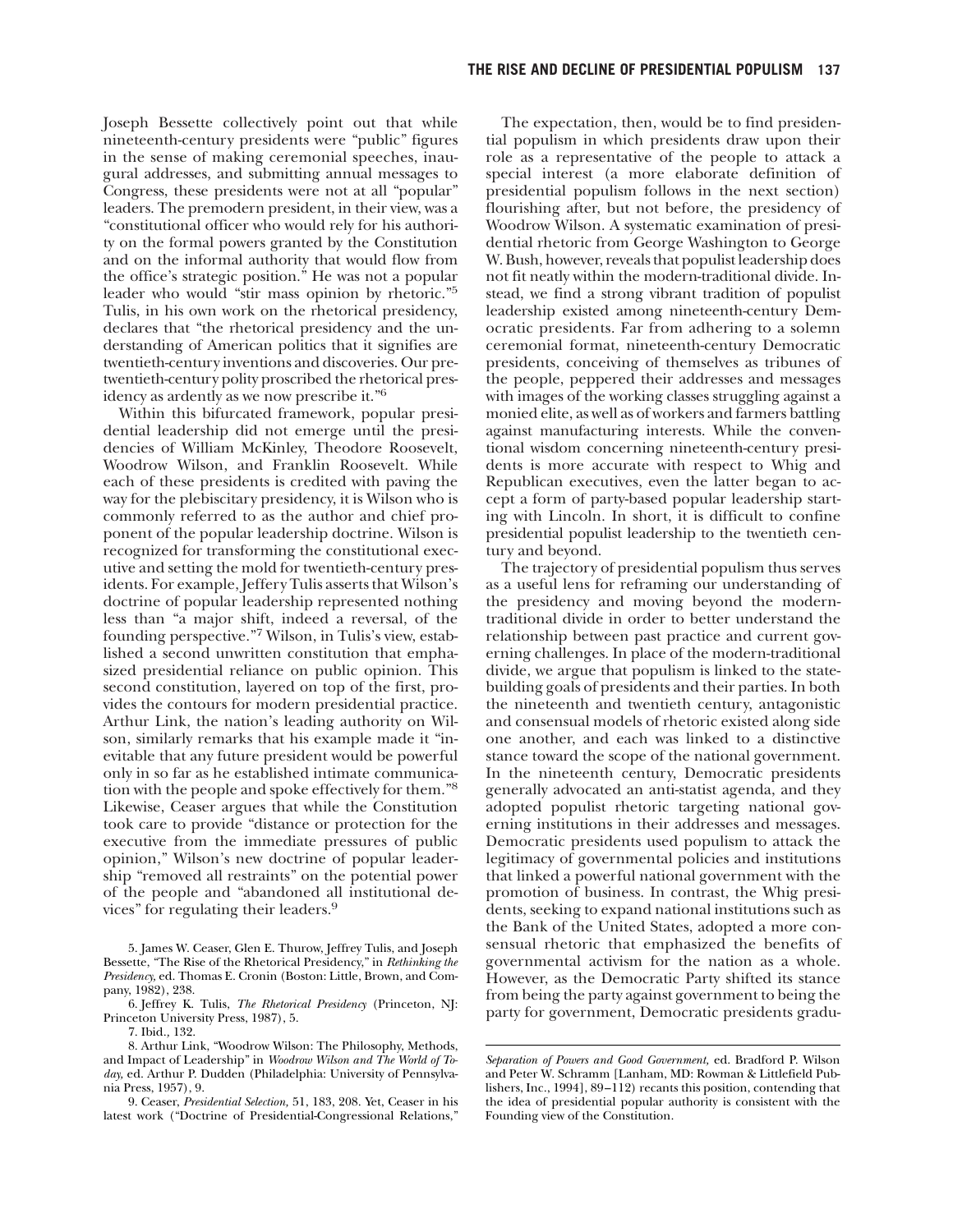ally moved away from the fiery, antagonistic rhetoric of the nineteenth century. Instead, they found that consensual rhetoric emphasizing the interdependence of interests was better suited to their statebuilding and state-maintaining aspirations.

Presidential populism persists, but now primarily in Republican hands and in a more limited fashion than in the nineteenth century. Twentieth-century Republican populism, like its nineteenth-century Democratic counterpart, is directed against the national government, though the state's relationship to nonproducers and monopolists is no longer the focus. Instead, Republican presidents target the corrupt connection between the state and overbearing bureaucrats, liberal special interests, arrogant experts, and academics. Perhaps more important, even contemporary Republican presidents have had to come to terms with "big government" in the form of popular programs such as Social Security, Medicare, and the national defense state. As a result, Republican presidents have generally confined their populism to their campaign and minor speeches, but have made much less use of populism than nineteenth-century Democrats in their major national addresses.

In sum, the rise and legitimation of a far-reaching national administrative state has led to the toning down of presidential populist rhetoric. In place of a passive nineteenth-century presidency and active and aggressive twentieth-century presidency, we instead posit that presidential populist leadership has been closely linked to wider changes in the relationship between presidents and governing institutions. It is true that all presidents are expected to be popular leaders today; but they are not expected to be antagonistic, populist leaders.

#### **I. COMPONENTS OF PRESIDENTIAL POPULISM**

Presidential populism consists of two core features. The first is the legitimation of presidential action through popular authority. The president identifies himself as the representative of the people, attempts to rally popular support for his position, and uses that claim of popular support as a weapon in political battles. From the beginning, presidents accepted a modest conception of the chief executive as a popular leader, in the sense that the president, through his good character, represented the nation as a whole.10 Andrew Jackson and subsequent Democratic presidents took this perspective a step further by arguing that the president derives authority from the endorsement given by the people to him and his policy stands and that the president is a better representative of the popular will than Congress.

It is worth emphasizing that our conceptualization

does not require that presidents make their popular appeals *directly* to the public. In his work on the rhetorical presidency, Jeffrey Tulis argues that popular leadership entails both the invocation of popular authority and the practice of appealing directly to the people through personal contact or radio and television messages. He focuses specifically on "unofficial rhetoric" – speeches that were not part of the official repertoire of inaugural addresses, annual messages, and other forms of official communications—to come to his conclusions about the principles and practices of the traditional presidency.11 He sets aside an in-depth analysis of official messages, because he believes them to be "consistent with basic doctrinal principles" that constrained presidential popular leadership.<sup>12</sup> The form of official communication  $$ by which Tulis means the method of delivery, the intended audience, and the rules of content set by precedent – guarded against presidents employing these messages to appeal directly to the people. Official communications in the nineteenth century, according to Tulis, were used to reinforce the image of the presidency as the protector of the nation's principles, and not as a tool of political persuasion.

Empirically though, it is clear that the language in annual messages and other written messages belies the claim that official communications were not venues for expansive presidential leadership claims.<sup>13</sup> Jackson's removal of deposits from the National Bank, Van Buren's push for an independent treasury, Polk's aggressive pursuit of the annexation of Texas, and Cleveland's support of tariff reduction all relied on official communications to press their own leadership claims.14 In the modern radio and television era, it seems sensible to assume that presidents use their speeches, rather than written communications, when seeking to rally the general

11. Ironically, most of Tulis's evidence for his claims about nineteenth-century *informal* rhetoric come from James B. Richardson's compilation of *formal* addresses and messages for that period. As Gerald Gamm and Renée Smith ("Presidents, Parties, and the Public: Evolving Patterns of Interaction, 1877–1929," in *Speaking to the People,* 88–89) point out, many of the informal speeches made on presidential tours are missing from Richardson's volumes. This casts doubt on Tulis's conclusions about informal presidential rhetoric in the nineteenth century.

12. Tulis examines very briefly the "official rhetoric" of our first presidents in his introductory chapter, covering in a cursory manner the addresses and messages of George Washington, John Adams, Thomas Jefferson, and Andrew Jackson. See Tulis, *The Rhetorical Presidency,* 47–59.

13. Kenneth Cmiel, *Democratic Eloquence: The Fight Over Popular Speech in Nineteenth-Century America* (New York: William Morrow and Company, 1990) traces the transition from a neoclassical tradition to a more "crude and raw" standard of popular speech in the early nineteenth century. This shift in standards was reflected in political oratory as well as in news stories published in the popular press.

14. Mel Laracey, *Presidents and the People: The Partisan Story of Going Public* (College Station, TX: Texas A & M University, 2002), 80, 87. Laracey points out that Democratic presidents were much more likely than Whig presidents to use the official paper to press their own leadership claims.

<sup>10.</sup> See Ralph Ketcham, *Presidents Above Party: the First American Presidency 1796–1829* (Chapel Hill: University of North Carolina Press, 1984).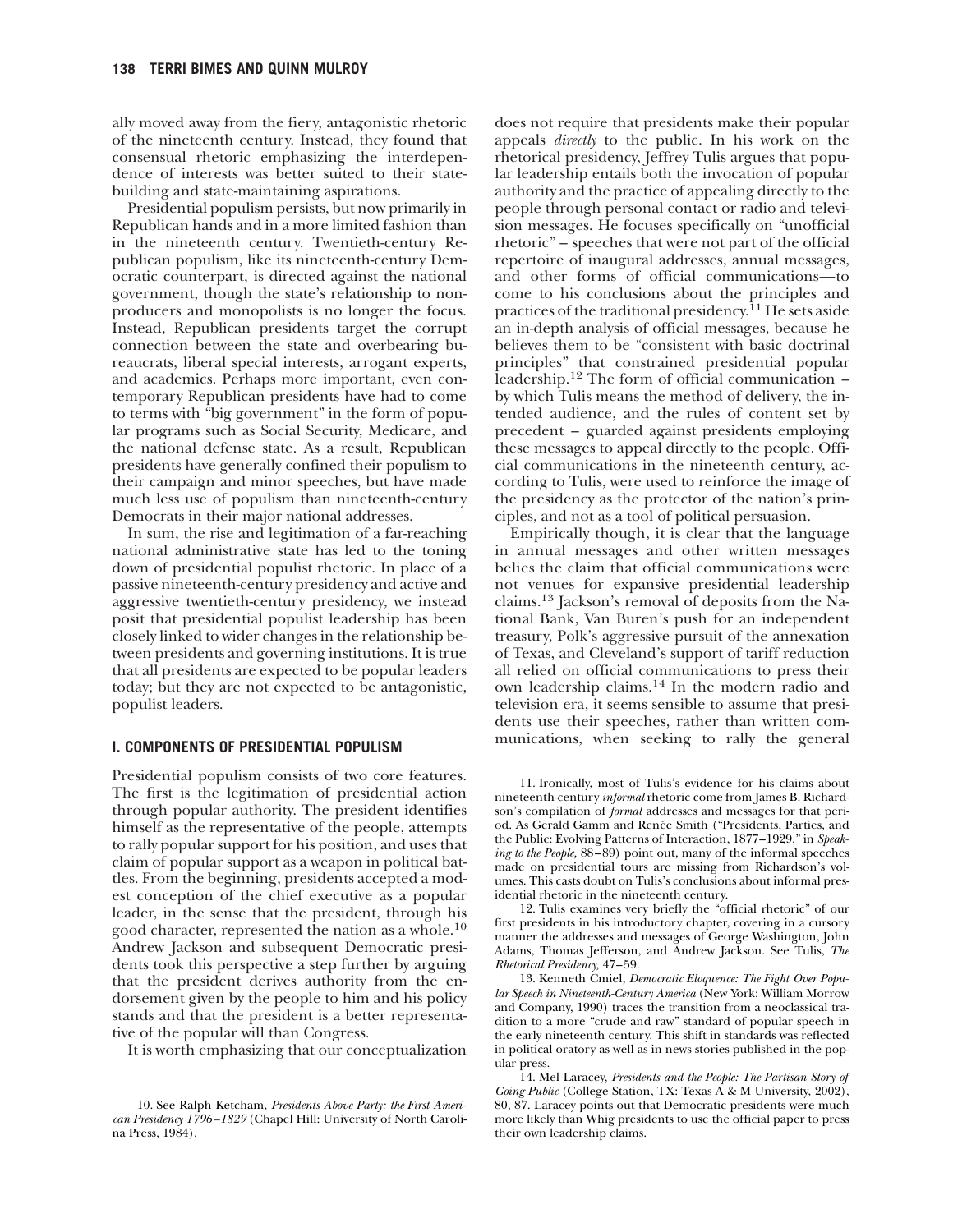public. However, in the nineteenth century, speeches and written messages were received by a large majority of Americans in the same way—by reading it in their local newspaper.15 Presidents were aware of the possibilities created by the widespread distribution of newspapers. Jackson noted in a letter to Van Buren that he had given a copy of his "Removal of Deposits" message to the *Globe* to be reprinted so that "the full view of the case should be made to the people and their representatives before the meeting of the Congress."16 The *Globe* then printed this forward:

> As public attention has been drawn to this subject, it is deemed proper, in order to prevent misunderstanding or misrepresentation, *to lay before the people the communication made by the President* as above mentioned, and a copy has been furnished to us for that purpose, which we now proceed to publish.17

Although this message was ostensibly addressed to his cabinet, Jackson clearly was using the press to target a wider audience.

One might object that the intermediation of newspapers and their often-partisan editors constrained presidential rhetoric in important ways.18 After all, the *Globe* was the newspaper that received the government printing contracts, and perhaps other papers were less willing to print presidential messages.<sup>19</sup>

15. William Jennings Bryan confronted this reality as late as 1896 when he decided to read his nomination acceptance speech to a large crowd that had gathered at Madison Square Garden in order to ensure that the newspapers had an accurate record. Disappointed by Bryan's dry performance, the crowd filtered out early. Bryan explained his decision to read his speech rather than to speak extemporaneously: "In order to secure the publication of an accurate report of the speech in the daily papers it would be necessary to furnish a copy in advance of delivery . . . . I concluded that it was . . . better . . . to disappoint the few thousands who would be in the hall in order to reach the hundreds of thousands who would read it in print." As quoted in Richard Ellis, "Accepting the Nomination: From Martin Van Buren to Franklin Delano Roosevelt," in *Speaking to the People,* 120.

16. Laracey, *Presidents and the People,* 70–71.

17. Ibid.*,* 71.

18. Michael Korzi (manuscript for "A New Migration of Political Forces: Party Decline and Presidential Leadership in Late Nineteenth Century America," June 2003) and Gerald Gamm and Renée Smith ("Presidents, Parties, and the Public: Patterns of Interaction, 1877–1929," in *Speaking to the People,* 90–91) suggest that parties, through their control of newspapers, tempered and restrained presidential rhetoric, preventing the emergence of the plebiscitary presidency until after the Civil War, or, in Gamm and Smith's account, the 1890s, when the partisan press and party organization began to decline. However, newspapers' policy of printing the full text of annual messages shows that nineteenth-century presidents were able to use these written communications to disseminate their message—in their own words—to the general public. As discussed below, it is also clear that Democratic presidents used their messages to pursue policies that showed considerable independence of their party. Furthermore, Democratic presidents used their messages to shape their party's stance on key issues, rather than simply being agents constrained by their party's stands.

19. When disputes broke out between presidents and partisan editors of the official organ, it was usually the partisan editor who suffered the consequences. When the *US Telegraph* continued to endorse Calhoun after he had fallen out of favor with Jackson, the sevBut even opposition newspapers and other newspapers located outside of Washington, DC, followed the practice of printing the full text of presidents' annual messages and other major official communications. The *National Intelligencer,* a major Whig (and hence anti-Jacksonian) publication, printed verbatim copies of all of Jackson's and Van Buren's inaugural addresses and annual messages. Indeed, the editor of the *National Intelligencer* deemed Jackson's third and fourth annual messages so newsworthy that he decided to print them twice – once in a supplement devoted exclusively to the message and once on the next day's front page.20 Similarly, the *Richmond Enquirer,* one of the better-known Democratic newspapers, printed the full text of Whig presidents William Henry Harrison's, Zachary Taylor's, and Millard Fillmore's inaugural addresses and annual messages. While these same papers also included other articles and commentaries attacking presidential policies, the practice of printing the text of major official messages nonetheless assured presidents direct access to a mass audience for their written communications. Indeed, newspapers offered access to a much wider audience than did a speech delivered orally to a specific audience in the nineteenth century. This suggests that written, official communications are a necessary place to look when assessing presidential popular leadership in the nineteenth century.

The second core element of populist leadership is the use of an antagonistic appeal that pits the people as represented by the president against a special interest. For example, Polk attacked the Whig American system with the claim that it "fostered and elevated the money power and enriched the favored few by taxing labor, and at the expense of the many."<sup>21</sup> All presidents who meet the requirements of the first tenet – claiming popular authority for their actions – do not necessarily go on to employ rhetorical tactics designed to pit the people against the special interests. There have been presidents, such as William McKinley and Dwight Eisenhower, who viewed themselves as popular leaders but who were not populists. In order to be considered a populist leader, the president must consider himself to be the tribune of the people and employ antagonistic ap-

20. The supplement copy was aimed at members of Congress.

21. James K. Polk, "Fourth Annual Message," Dec. 5, 1848, *A Compilation of the Messages and Papers of the Presidents* (New York: Bureau of National Literature, 1897–1922), 4:2511.

enth president switched the government's patronage to the *Globe,* replacing Duff Green with Francis P. Blair as editor*.* Similarly, Polk sought out a more receptive editor of the official organ because of Blair's opposition to Texas annexation, one of Polk's major policy goals. In a letter to Jackson, Polk complained: "I must be the head of my own administration, and will not be controlled by any newspaper or particular individual whom it serves" (John Tebbel and Sarah Miles Watts, *The Press and the Presidency: From George Washington to Ronald Reagan* [New York: Oxford University Press], 116–19). Shortly after his inaugural address, Polk selected the *Washington Union,* edited by Thomas Ritchie, as the administration's official organ. The president's control over the official organ guaranteed that he would have a mouthpiece to present his agenda if needed.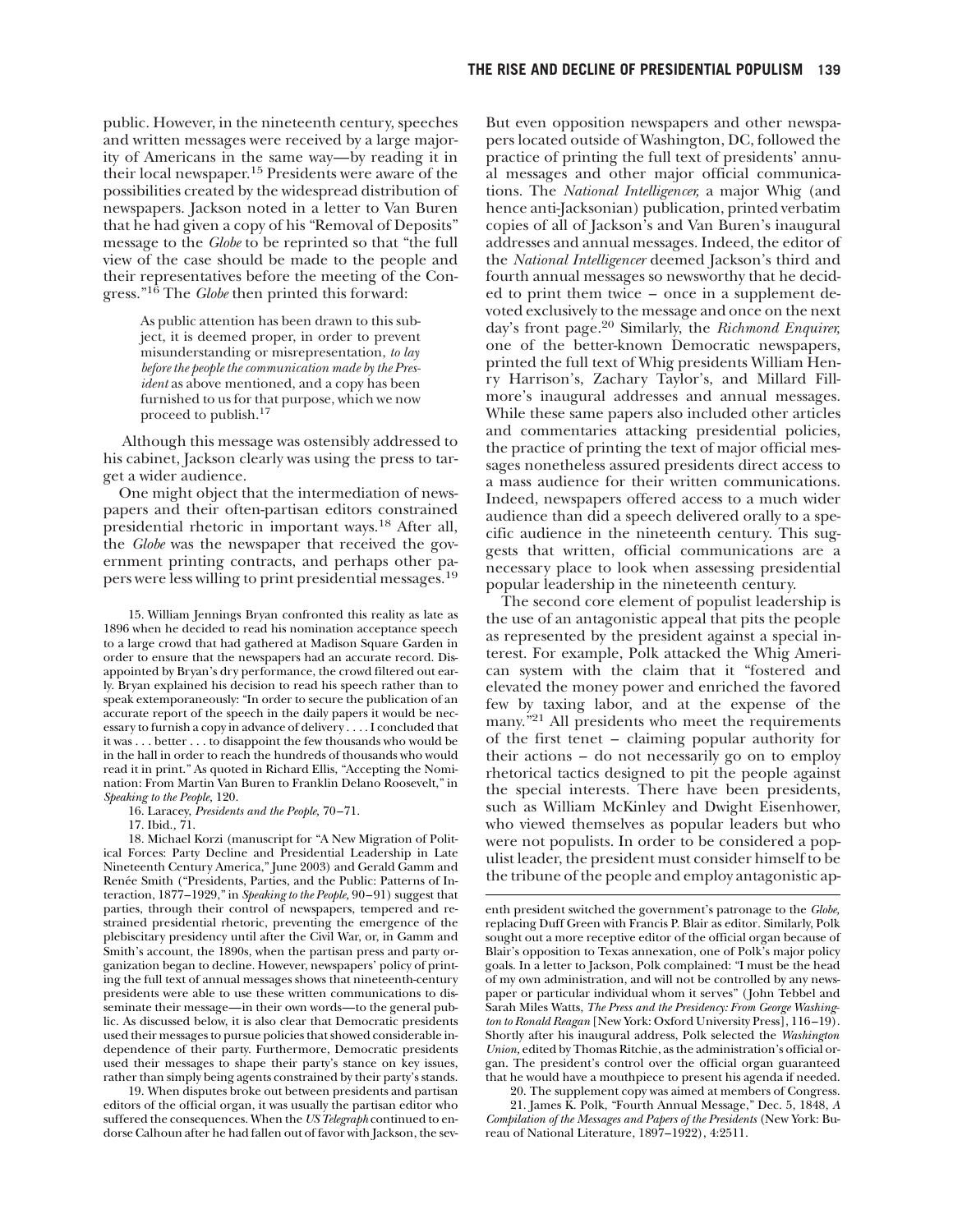peals that pit the people against a special interest. Popular authority is thus a *necessary* but not *sufficient* condition of presidential populism.

Although special interests have taken on a variety of identities throughout the years, there are certain characteristics that they share in common. More often than not, presidents portray special interests as parasites on state resources. For example, Jackson's populist attacks on monied elites stemmed from his belief that they were deriving an unfair advantage from their association with the state, not because the wealthy were inherently evil. Similarly, Nixon framed "bureaucratic elites" as a special interest by highlighting their use of state resources to control the lives of American citizens. In their bids to eliminate these special interests, presidents have regularly contended that parts of the state apparatus must be torn down, reduced in size, or radically restructured.

Just as important as challenging special interests, populist appeals have also become a way for the president to wage the struggle for increased institutional power vis-à-vis Congress. Presidents often have charged that the Congress bears responsibility for the granting of unfair political privileges. In this line of reasoning, members of Congress are portrayed as servants of selfish factions because venal members represent a particular state, district, or class, instead of the entire nation. In addition, presidents and outside observers have pointed to logrolling, district gerrymandering, the Senate filibuster, and the seniority system as other features that prevent members of Congress from being attuned to the popular will.<sup>22</sup> For instance, by blaming Democratic legislators for the creation and expansion of "big government," Ronald Reagan appealed to the public to affirm his leadership and dismiss the agenda of House Democrats. The president justifies a greater role for himself by tarnishing the legitimacy and representative nature of the legislative branch as a competitor for power. As Bruce Miroff points out, this whole-part dualism reinforced presidential claims to popular authority and fostered the view that the president's role is to protect the national interest against special or partial interests.23

Understanding presidential populism in terms of antagonistic appeals builds upon earlier work by Michael Kazin, Thomas Goebel, and John Gerring,

23. Miroff, "Monopolizing the Public Space: The President as a Problem for Democratic Politics," 223.

each of whom also views populism as a form of rhetorical appeal. Kazin, in *The Populist Persuasion,* conceptualizes populism as a tradition that puts forth an image of conflict between the powerful and the powerless. In Kazin's words, "it is a language whose speakers conceive of ordinary people as a noble assemblage" pitted against elite opponents who are defined as "self-serving and undemocratic."24 Goebel, in turn, introduces the concept of "populist republicanism," which he defines as a "complex amalgam of ideas, attitudes, rhetorical strategies, and reform demands" that center on the problem of private abuse of public power and a faith in the masses to root out this corruption.25 Finally, Gerring identifies a populist epoch in the historical development of Democratic Party ideology between 1896 and 1948.<sup>26</sup> In this era, one key theme used by presidents in their campaign rhetoric was the "battle" between the people and the special interests.

Thus, central to Kazin's, Goebel's, Gerring's, and our definition of populism is the rhetorical image of a unified people opposing a corrupt interest. This definition of populism as a political argument has the benefit of sidestepping debates over the substance of a populist appeal and whether or not a policy in fact harms the people. Similarly, our conceptualization of populism departs from works that focus on populism as a social and political movement.<sup>27</sup> The populist appeals used by presidents need not be consistent with the substantive vision articulated by late nineteenthand early twentieth-century Populists, such as William Jennings Bryan. Based on our conceptualization, Bryan's rhetoric is classified as populist because it heavily emphasizes a battle between the people and special interests, but the specific interests targeted by Bryan are by no means the only potential targets of populist appeals.

The recurrent pattern of presidents appealing to

24. Michael Kazin, *The Populist Persuasion: An American History* (New York: Basic Books, 1995), 1.

25. Thomas Goebel, "The Political Economy of American Populism from Jackson to the New Deal," *Studies in American Political Development,* 11 (Spring 1997): 109–148. For other definitions of populism, see Richard Hofstadter, "The Temper of Populism," in *Populism: The Critical Issues,* ed. Sheldon Hackney (Boston: Little, Brown and Company, 1971), 119–33; Michael P. Federici, *The Challenge of Populism: The Rise of Right-Wing Democratism in Postwar America* (New York: Praeger, 1991), 35–36; and Margaret Canovan, "Two Strategies for the Study of Populism," *Political Studies* 30 (1982): 552.

26. John Gerring, *Party Ideologies in America 1828–1996* (New York: Cambridge University Press, 1998), 187–231.

27. See John D. Hicks, *The Populist Revolt: A History of the Farmers' Alliance and the People's Party* (Minneapolis: University of Minnesota Press, 1931); Lawrence D. Goodwyn, *Democratic Promise: The Populist Moment in America* (New York: Oxford University Press, 1976); Gretchen Ritter, *Goldbugs and Greenbacks: The Antimonopoly Tradition and the Politics of Finance in America, 1865–1896* (New York: Cambridge University Press, 1997); and Elizabeth Sanders, *Roots of Reform: Farmers, Workers, and the American State* (Chicago: University of Chicago Press, 1999).

<sup>22.</sup> Bruce Miroff, "Monopolizing the Public Space: The President as a Problem for Democratic Politics," in *Rethinking the Presidency,* ed. Thomas E. Cronin (Boston: Little, Brown and Company, 1982), 223. Samuel Popkin, *The Reasoning Voter: Communication and Persuasion in Presidential Campaigns* (Chicago: University of Chicago Press, 1991), 67; Willmoore Kendall asserts that defenders of the presidency as popular leader often point out that the Senate filibuster and the seniority principle "make it possible for little bands of willful men to frustrate alleged majority mandates" ("The Two Majorities," *Midwest Journal of Political Science* 4 [1960]: 321).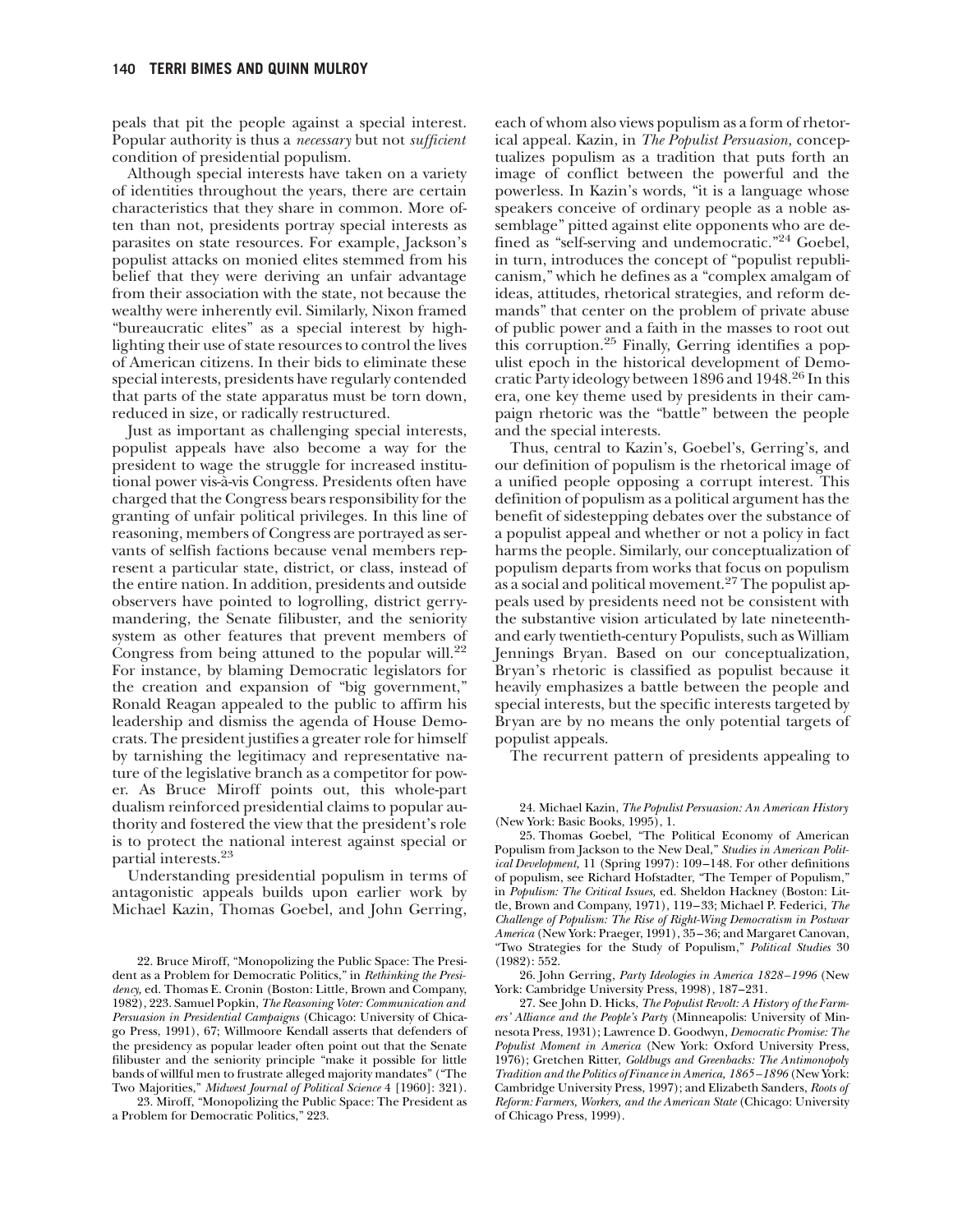the people against special interests suggests the potential importance of populism for understanding the presidency. Nonetheless, some critics might contend that presidential rhetoric is extraneous to real politics and that rhetoric is just the reflection of other political factors that are truly decisive.28 In contrast, we contend that rhetoric is significant because it shapes our understanding of and expectations about how the machinations of government work.<sup>29</sup> It constitutes what Philip Abbott terms a "public philosophy."30 Underlying both consensual and antagonistic appeals is a philosophy of government and its connection to the public. The Whigs and early Republicans used consensual appeals in order to convince voters that federal activism uniformly benefited a community of interests, while Jacksonian Democrats made use of populist language in order to depict a competing construction of reality in which privileged interests manipulated the workings of the national government for their own ends. The competing party-based models of popular leadership in the nineteenth century were tied to the parties' opposing stances toward the state. In the twentieth century, however, the difference between Democratic and Republican presidents' rhetorical approaches has narrowed to a significant degree, as both parties have adapted to the new administrative state and the president's role as head of that apparatus.

Rhetoric is also significant for understanding how the president perceives his political position, which groups he chooses to align with, and which groups he decides to oppose.<sup>31</sup> This is captured in one observer's comment on FDR that "we love him for the enemies he has made." At a more theoretical level, eminent political psychologist Murray Edelman contends that through the construction of enemies, "people are manifestly defining themselves and their place in history."<sup>32</sup> For example, Reagan's promise to "get the federal government off the backs of the people" resonates so well in America because it taps into and reinforces a critical element of our political culture, namely, the distrust of the state. The changes and continuities in the construction of enemies reflect the shifting nature of the public's philosophy about the relationship between the government, societal interests, and the people.

#### **II. MEASURING PRESIDENTIAL POPULISM**

In order to trace the development of presidential populism, we conducted a content analysis of all of the inaugural addresses and annual messages from George Washington to George W. Bush. These tasks were made considerably easier by the recent release of several CD-ROMs and electronic publications of presidential messages and speeches, including the American Freedom Library CD-ROM, which contains electronic versions of the presidential papers from George Washington to the first year of Bill Clinton's administration; the Federal Register's electronic publication of Bill Clinton's presidential papers; and of the Weekly Compilation of Presidential Documents for George W. Bush. <sup>33</sup>

The content analysis followed two methods. The first consisted of reading through all of the presidential inaugural addresses and annual messages and noting by hand claims of popular authority, interpretations of electoral mandates, and antagonistic appeals that pitted the people against the special interests. The second method involved computer searches for words and phrases that tapped into the ideas of popular authority and populism in the presidential messages and papers collected from the electronic sources listed in the above paragraph. As a validity check, we compared the results from the computer searches of the inaugural and state of the union messages with those obtained by manually coding each of these speeches. The two approaches generate reasonably similar results: The number of populist appeals for each president counted in the manual coding correlates at .78 with the number of appeals counted in the computer searches. In discussing the results below, we emphasize the electronic coding approach but note any differences that emerge in the hand coding.

The content analysis itself consisted of an examination of each address or message for popular leadership claims and antagonistic appeals.<sup>34</sup> One critical way through which presidents have sought popular authority is by claiming a mandate from the people. When we encountered an instance in which a presi-

33. The American Freedom Library CD-ROM (Orem, UT: Western Standard Publishing Company, 1998). The AFL CD-ROM is missing the last two years of Taft's administration and the entire Wilson, Harding, and Coolidge administrations. To fill in the gaps on the CD-ROM, we have coded digital copies of the text of the inaugural addresses and state of the union messages for the omitted administrations. The Weekly Compilation of Presidential Documents for George W. Bush is available at: http://www.archives.gov/ federal\_register/publications/weekly\_compilation.html (accessed Sept. 24, 2003). The Public Papers of President Bill Clinton are available at http://www.gpoaccess.gov/pubpapers/index.html (accessed Sept. 24, 2003).

34. In the case of the Weekly Compilation of Presidential Documents and the electronic version of Bill Clinton's presidential papers, it involved examining all documents for a specific search term.

<sup>28.</sup> For example, see Jeff Fishel, *Presidents and Promises: From Campaign Pledges to Presidential Performance* (Washington, DC: CQ Press, 1985), 9–12.

<sup>29.</sup> On this point, see Keith E. Whittington, "The Rhetorical Presidency, Presidential Authority, and Bill Clinton," in *The Presidency Then and Now,* 201–18.

<sup>30.</sup> Philip Abbott, *The Exemplary Presidency: Franklin D. Roosevelt and the American Political Tradition* (Amherst: University of Massachusetts Press, 1990), 6–14.

<sup>31.</sup> Ibid.

<sup>32.</sup> Murray Edelman, *Constructing the Political Spectacle* (Chicago: University of Chicago Press, 1988), 76.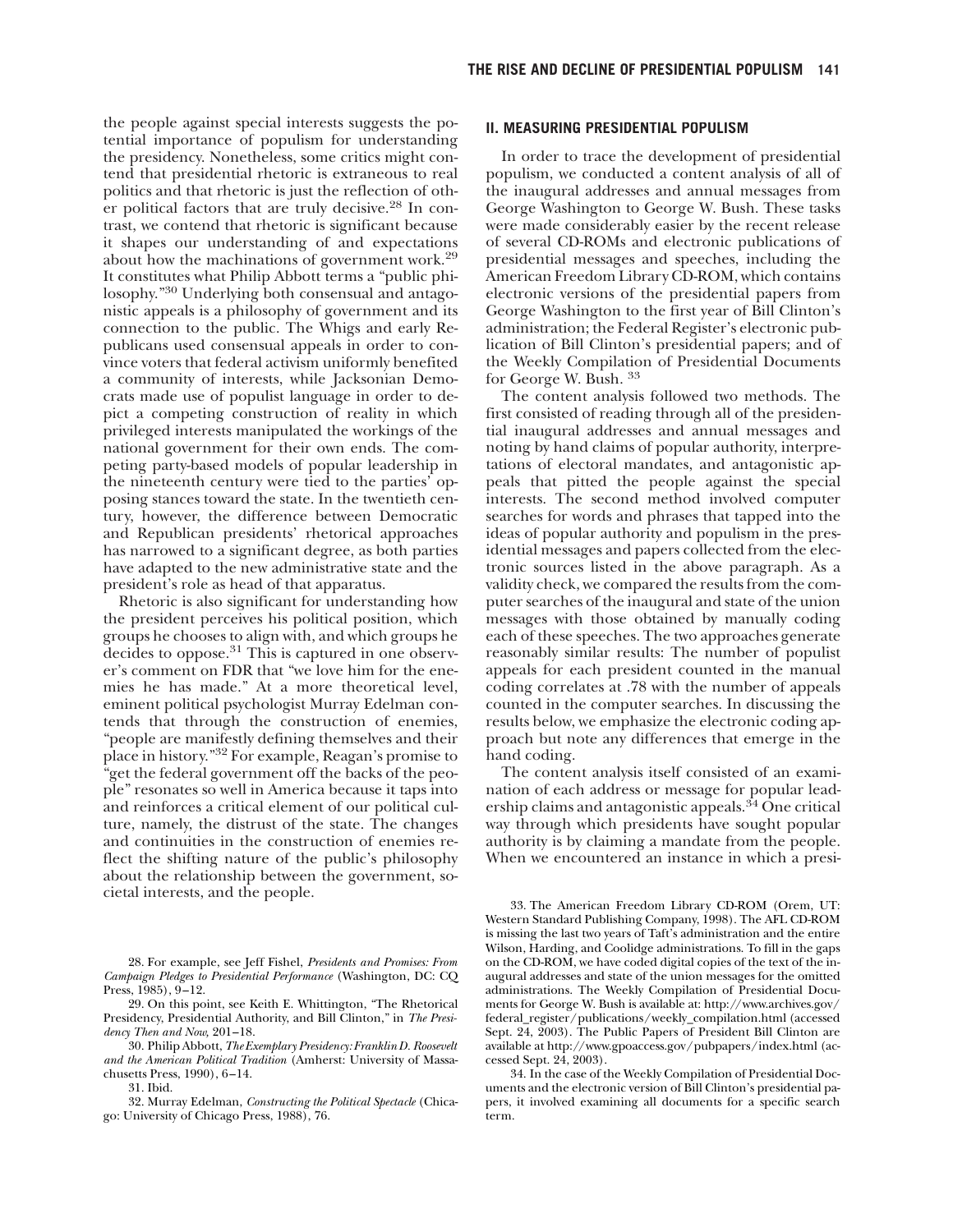dent interpreted his election as a signal to pursue a particular policy agenda, it was coded as a presidential mandate claim. The word "mandate" was thus one of the keyword searches used in our analysis. Beyond mandate claims, we also coded for passages in which the president invoked the support of the "American people" or professed to speak on their behalf, using search terms such as "popular will," and the "will of the people."35 These words and phrases are each intended to tap into a conception of the people but are sufficiently diverse to encompass the changes in the definition of the people over time. The boundaries of a phrase like "the people" can move from a late eighteenth-century setting where suffrage was limited to white male voters with property to a twenty-first century context where women and minorities also enjoy the right to vote. It accommodates the observation that the "people" of Andrew Jackson was a much more limited subset of the American population than the "people" of Bill Clinton. For antagonistic appeals, we used a list of twenty-five keywords to search for appeals in which the president pitted the people against a special interest. We used keyword searches for such terms as "monopoly," "monied power," "elite," "establishment," "big government," and of course, "special interest" to identify paragraphs where there might be a potential antagonistic appeal. For each antagonistic appeal, we recorded the specific targets of attack in order to trace how conceptions of the "enemy" have shifted over time. In each case, we checked the context in which the search term appeared to confirm that it was used in an antagonistic manner. When FDR claimed that he had a "special interest in Howard University," it was not coded as a conflictual appeal; however, when he declared that that a recent tax bill gave "extensive concessions to special interest groups," this appeal was coded as antagonistic.36 A full list of search terms and of enemy targets is presented in tables A1 and A2.

sentative role. In contrast, the Whig presidents spurned popular leadership, believing that the proper place for popular leadership was the legislative branch.37 Their Republican successors embraced only a limited version of presidential popular leadership, one steeped in the idea of a party mandate rather than a personal presidential mandate. By the end of the nineteenth century, Republican presidents were still more reluctant than their Democratic counterparts to claim to be the tribune of the people. It is ironic that the Democratic Party, not the Whig Party, first made the case for strong presidential leadership based on popular authority. After all, it was the Whig Party that endorsed the idea that the public good was best pursued by strong, independent-minded statesmen, albeit these statesmen were located in the legislature. The Democratic Party, on the other hand, expressed an open hostility to leadership, preferring a decentralized power structure based on the norm of procedural equality. Early Jacksonian Democrats, such as Martin Van Buren, valued the existence of a two-party system in part because that system subordinated the leader to party principles.38

Paradoxically, it might have been this opposition to strong leadership that provided the foundation for the evolution of presidential popular leadership. By promising to be "stewards of the people" and to follow the dictates of the "popular will," Democratic presidents overcame to some extent public apprehension over presidential power.<sup>39</sup> Yet, since public opinion tends to be fairly vague and ambiguous, Democratic presidents had considerable flexibility to define exactly what the popular will demanded.<sup>40</sup> Thus, by claiming to be "tribunes of the people," Democratic presidents gained legitimacy to pursue leadership of the Congress and the government as a whole. This roundabout route allowed them to develop an additional source of power not available to Whig presidents.<sup>41</sup>

#### **III. THE EVOLUTION OF POPULAR LEADERSHIP**

Although popular leadership claims thrived in the twentieth century, they also were a hallmark of the rhetoric of nineteenth-century Democratic presidents. These presidents routinely claimed the mantle of "popular leader" in their respective inaugural addresses and formal messages, often placing the presidency above the Congress in terms of its repre-

37. During the election campaign, the Whig party and sometimes the presidential candidate himself would claim a closeness to the people. These campaign claims, however, did not translate into popular leadership once in the White House.

38. Douglas Jaenicke, "The Jacksonian Integration of Parties into the Constitutional System." *Political Science Quarterly* 101 (1986): 89.

39. See also Richard Ellis and Aaron Wildavsky, *Dilemmas of Presidential Leadership: From Washington through Lincoln* (New Brunswick, NJ: Transaction Publishers, 1989), 112–13.

40. Susan Herbst, "Public Opinion from the Presidents' Perspective: What Can We Learn from their Speeches?" paper presented at the Midwest American Political Science Association meeting, April 19–22, 2001.

41. One might suspect that Democrats' partisan commitment to a limited state was a major constraint on Democratic presidents' power. This is not necessarily the case, however, since attacking the state can entail substantial independent presidential action. Jackson claimed to be the agent of the popular will and then proceeded with one of the most aggressive acts by a president in American history: the routing of funds from the National Bank to several

<sup>35.</sup> We then read the paragraph, as well as the preceding and following paragraph, to determine whether it constituted an actual claim of popular authority and to pinpoint what program or policy the president was advocating with the popular appeal. The same process was done in the detection of antagonistic appeals.

<sup>36.</sup> Franklin D. Roosevelt, "Address at the Dedication the New Chemistry Building, Howard University, Washington, D.C.," Oct. 26, 1936, AFL CD-ROM; Franklin D. Roosevelt, "Veto of a Revenue Bill," Feb. 22, 1944, AFL CD-ROM.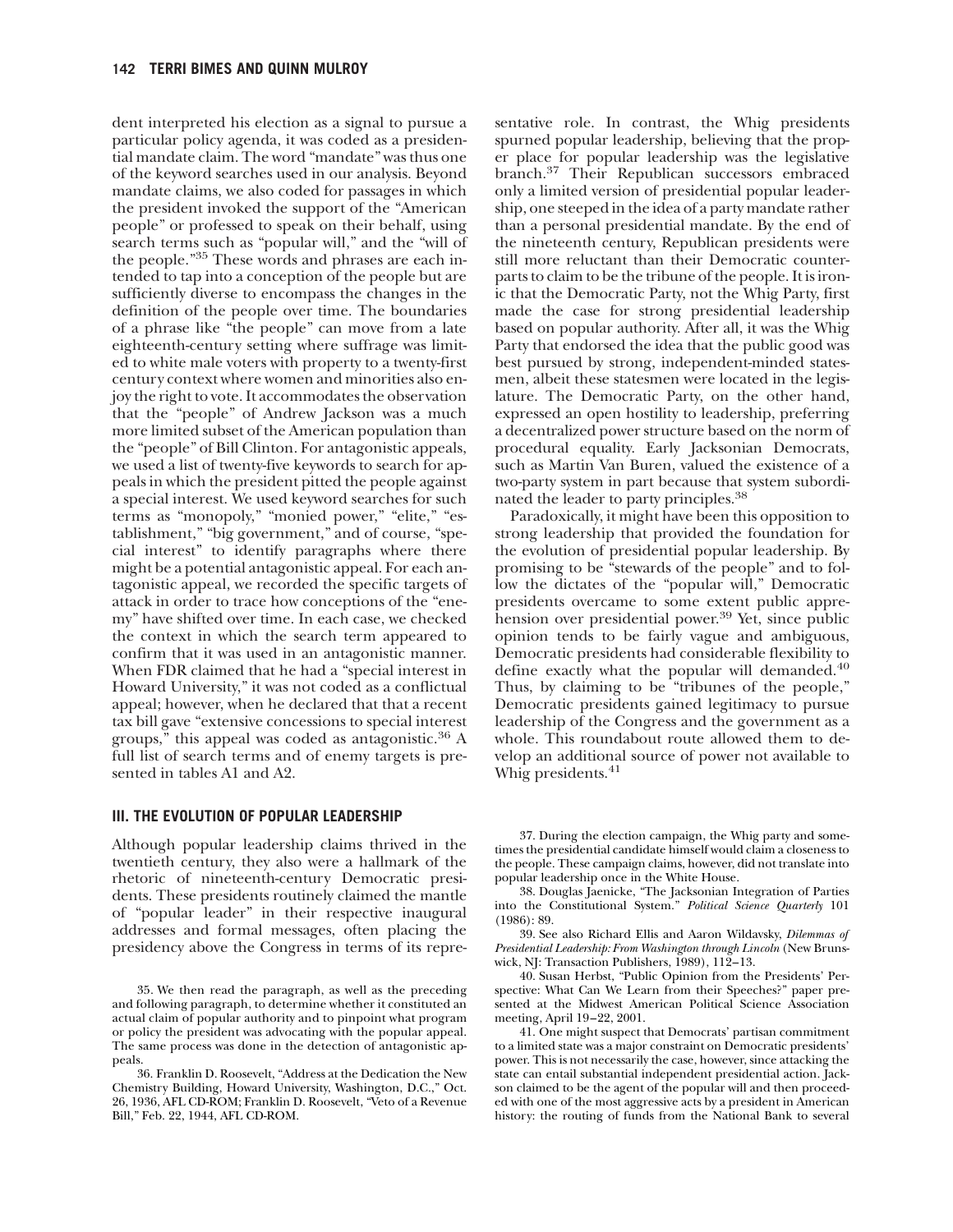One might suspect that this close tie between presidential popular authority and party leadership among nineteenth-century Democrats imposed severe constraints on their exercise of power, particularly after Jackson left the scene and the Democratic party organization became more institutionalized. Nonetheless, Democratic presidents were by no means simply agents of their party. As Stephen Skowronek points out, it is impossible for a president – even an orthodox-innovator following closely in the footsteps of a reconstructive leader – to simply reproduce and sustain existing governing commitments. Presidents must translate vague and often ambiguous conceptions of party orthodoxy into a specific policy course that responds to new challenges. As popular leaders, Democratic presidents used their official communications to help shape and define their party's commitments. For example, Van Buren's pursuit of the independent treasury was a response to the governing challenges created by Jackson's slaying of the Bank. The proposal fit Van Buren's understanding of how to reconcile the contending factions within his party, but it was clearly the president's initiative. Even James K. Polk, who won the Democratic nomination by promising equal and exact justice to each party faction, nonetheless sought to carve out independent leadership. On more than one occasion, he announced his intention "to be myself President of the United States."<sup>42</sup> Unlike earlier orthodox-innovators, such as James Monroe, Polk had little reputation before entering the White House and thus viewed his presidency as an opportunity to make a name for himself rather than simply seeking to preserve his preexisting reputation. Polk's hard-charging stance toward Texas alienated factions within his party, yet allowed "Young Hickory," as Polk was called, to put his stamp on the Jacksonian legacy. Similarly, Grover Cleveland's aggressive call for tariff reform in 1887, while consistent with traditional Democratic principles, was by no means dictated by other leaders in his party, many of whom believed it was ill-advised to emphasize an issue on which a significant party faction dissented. In sum, while Democratic presidents were tied to party organizations, they used their status as tribunes of the people to lead their party and the country, rather than simply being subordinate to party elites.

All five Democratic presidents serving from the inception of the Democratic Party through the Civil War either directly claimed or endorsed the concept of a mandate in their inaugural addresses or annual messages, as can be seen in Table 1. Jackson developed the frame for the Democratic model of presidential popular leadership. In his inaugural address in 1829, Jackson set forth his view that his election represented a mandate to clean up the electoral process that had four years earlier denied him the presidency even though he had won a plurality of the popular vote, declaring:

> The recent demonstration of public sentiment inscribes on the list of Executive duties, in characters too legible to be overlooked, the task of reform, which will require particularly the correction of those abuses that have brought the patronage of the Federal Government into conflict with the freedom of elections.43

In his first and second annual messages, Jackson followed up this mandate claim, calling for a constitutional amendment to eliminate both the electoral college and the run-off election in the House of Representatives. Jackson contended that these intervening institutions distorted the choice of the people. He particularly despised the run-off election that was required by the Constitution when no candidate had won a majority of the electoral college votes. "It was obvious," Jackson observed, that "the will of the people may not be always ascertained, or, if ascertained, may not be regarded" in the House of Representatives. Members of the House could be corrupted with promises of "honor and offices" that were "at the disposal of the successful candidate;" they could "err from ignorance of the wishes of [their] constituents;" or they could simply exercise their "own judgment of the fairness of the candidates" by rejecting their constituents' will. Each of these possibilities risked preventing the "Office of the Chief Magistrate" from being conferred upon the candidate who had gained the "fair expression of the will of the majority."44

In his 1833 "Removal of Deposits" message, Jackson even more clearly asserted his right to interpret the popular will. Jackson declared that his reelection was "a decision of the people against the Bank" of the

43. Andrew Jackson, "First Inaugural Address," Mar. 4, 1829, *Messages and Papers,* 2:1001.

44. Andrew Jackson, "Second Annual Message," Dec. 6, 1830, *Messages and Papers,* 2:1081. Despite these popular leadership claims, Stephen Kirk and Richard Ellis label the 1828 election "the mandate not taken" ("Presidential Mandates in the Nineteenth Century: Conceptual Change and Institutional Development," *Studies in American Political Development* 9 [1995]: 127–33). They point out that Jackson neither campaigned on nor claimed a mandate for his position on tariff policy, banking issues, or federally sponsored internal improvement projects. Although Ellis and Kirk are right that Jackson did not claim a mandate on these policy issues, Jackson unequivocally broke new ground in claiming a clear mandate for electoral reform. If the House of Representatives was capable of distorting the popular will in the run-off election of the president, what was to prevent it from ignoring the popular will on policy? Jackson's inaugural address, in combination with his first two annual messages, provided a bold expression of Jackson's theory of popular leadership that would guide his subsequent actions as president.

state banks across the United States. The removal of deposits case shows how presidential power and a commitment to a limited state could be linked.

<sup>42.</sup> Stephen Skowronek, *The Politics Presidents Make: Leadership from John Adams to Bill Clinton* (Cambridge, MA: Belknap Press of Harvard University Press), 161. Tebbel and Watts, *The Press and the Presidency,* 118.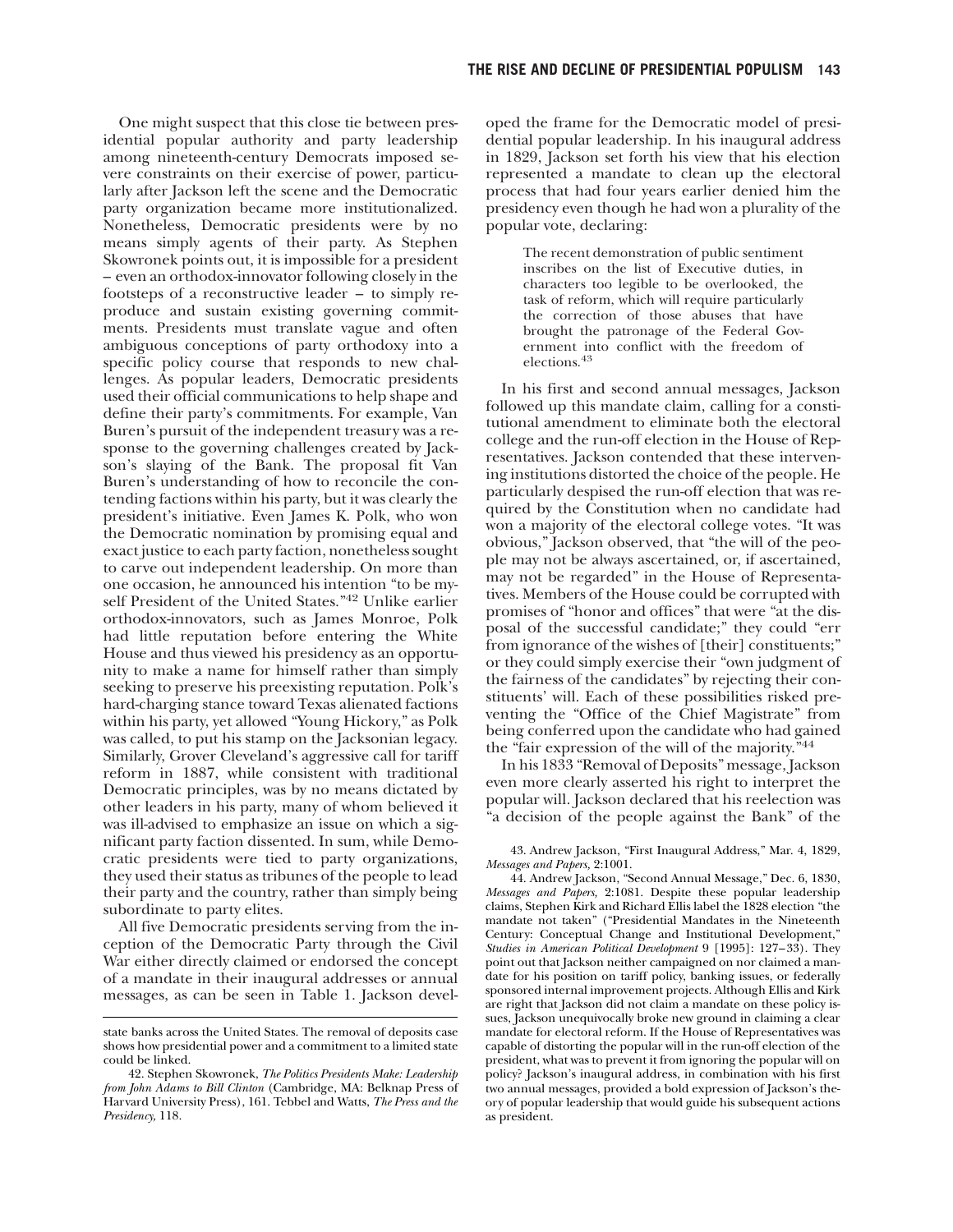| President's |       |               |                                                          |                                                       |                                             |
|-------------|-------|---------------|----------------------------------------------------------|-------------------------------------------------------|---------------------------------------------|
| Name        | Party | Date          | Type of Speech                                           | Issue                                                 | Mandate                                     |
| Jackson     | Dem.  | Mar. 4, 1829  | <b>Inaugural Address</b>                                 | <b>Electoral Reform</b>                               | <b>Presidential Election</b>                |
| Jackson     | Dem.  |               | Sept. 18, 1833 Removal of the Public<br>Deposits Message | National Bank                                         | <b>Presidential Election</b>                |
| Van Buren   | Dem.  | Mar. 4, 1837  | <b>Inaugural Address</b>                                 | Slavery                                               | <b>Presidential Election</b>                |
| Van Buren   | Dem.  | Sept. 4, 1837 | Special Message to<br>Congress                           | <b>Banking Issues</b>                                 | <b>Presidential Election</b>                |
| Tyler       | Whig  | Dec. 3, 1844  | Fourth State of the<br><b>Union Message</b>              | Annexation of<br><b>Texas</b>                         | Congressional<br>Elections                  |
| Polk        | Dem.  | Mar. 4, 1845  | <b>Inaugural Address</b>                                 | Annexation of<br><b>Texas</b>                         | <b>Presidential Election</b>                |
| Pierce      | Dem.  | Mar. 4, 1853  | <b>Inaugural Address</b>                                 | Slavery                                               | <b>Presidential Election</b>                |
| Buchanan    | Dem.  | Mar. 4, 1857  | <b>Inaugural Address</b>                                 | Slavery                                               | <b>Presidential Election</b>                |
| Lincoln     | Rep.  | Mar. 4, 1861  | <b>Inaugural Address</b>                                 | Slavery                                               | Party                                       |
| Lincoln     | Rep.  | Dec. 6, 1864  | <b>Fourth Annual</b><br>Message                          | 13th Amendment<br><b>Ending Slavery</b>               | Party/Congressional<br>Elections            |
| Hayes       | Rep.  | Mar. 5, 1877  | <b>Inaugural Address</b>                                 | Civil Service<br>Reform and<br><b>Specie Payments</b> | Party                                       |
| Hayes       | Rep.  | Dec. 3, 1877  | <b>First Annual Message</b>                              | Civil Service<br>Reform                               | Party                                       |
| Garfield    | Rep.  | Mar. 4, 1881  | <b>Inaugural Address</b>                                 | Party Platform                                        | Party                                       |
| Cleveland   | Dem.  | Dec. 4, 1893  | <b>First Annual Message</b>                              | <b>Tariff Reform</b>                                  | Presidential/<br>Congressional<br>Elections |
| McKinley    | Rep.  | Mar. 4, 1897  | <b>Inaugural Address</b>                                 | Treasury/Tariff                                       | Congressional<br>Elections                  |

|  |  | Table 1. Presidential Mandates, 1828-1900 |  |  |
|--|--|-------------------------------------------|--|--|
|--|--|-------------------------------------------|--|--|

United States and that by removing the deposits, he was simply "carrying into effect their decision so far as it depends upon him."<sup>45</sup> With the removal of deposits, Jackson unilaterally routed the money from the Bank of the United States to several "pet" banks across many states. This move challenged a newly issued congressional report stating that the funds were safe in the National Bank. The strength of this move, combined with Jackson's bold new use of popular authority, affronted the institutional supremacy of the Congress. It also exhibited how strong, independent presidential leadership could be combined with a commitment to a limited state.

Henry Clay, leader of the Senate and Jackson's opponent in the 1832 presidential election, responded to Jackson's actions with grave concern:

> Sir, I am surprised and alarmed at the new source of executive power which is found in the result of a presidential election. I had supposed that the Constitution and the laws were the sole

45. Andrew Jackson, "Removal of the Public Deposits," Sept. 18, 1833, Messages *and Papers,* 2:1226.

source of executive authority . . . that the issue of a presidential election was merely to place the Chief Magistrate in the post assigned to him. But it seems that if, prior to an election certain opinions, no matter how ambiguously put forth by a candidate, are known to the people, those loose opinions, in virtue of the election, incorporate themselves with the Constitution, and afterwards are to be regarded and expounded as parts of the instrument.<sup>46</sup>

Clay moved to formalize his complaints, sponsoring a Senate resolution censuring Jackson for assuming these novel, unconstitutional powers in removing the deposits. The censure read:

> Resolved. That the President, in the late Executive proceedings in relation to the public revenue, has assumed upon himself authority and power not conferred by the Constitution and laws, but in derogation of both.<sup>47</sup>

46. Quoted in Robert Remini, "Election of 1832," in *History of American Presidential Elections 1789–1968,* ed. Arthur M. Schlesinger, 4 vols. (New York: Chelsea House Publishers, 1971), 1:516. 47. *Facts about the Presidents: A Compilation of Biographical and*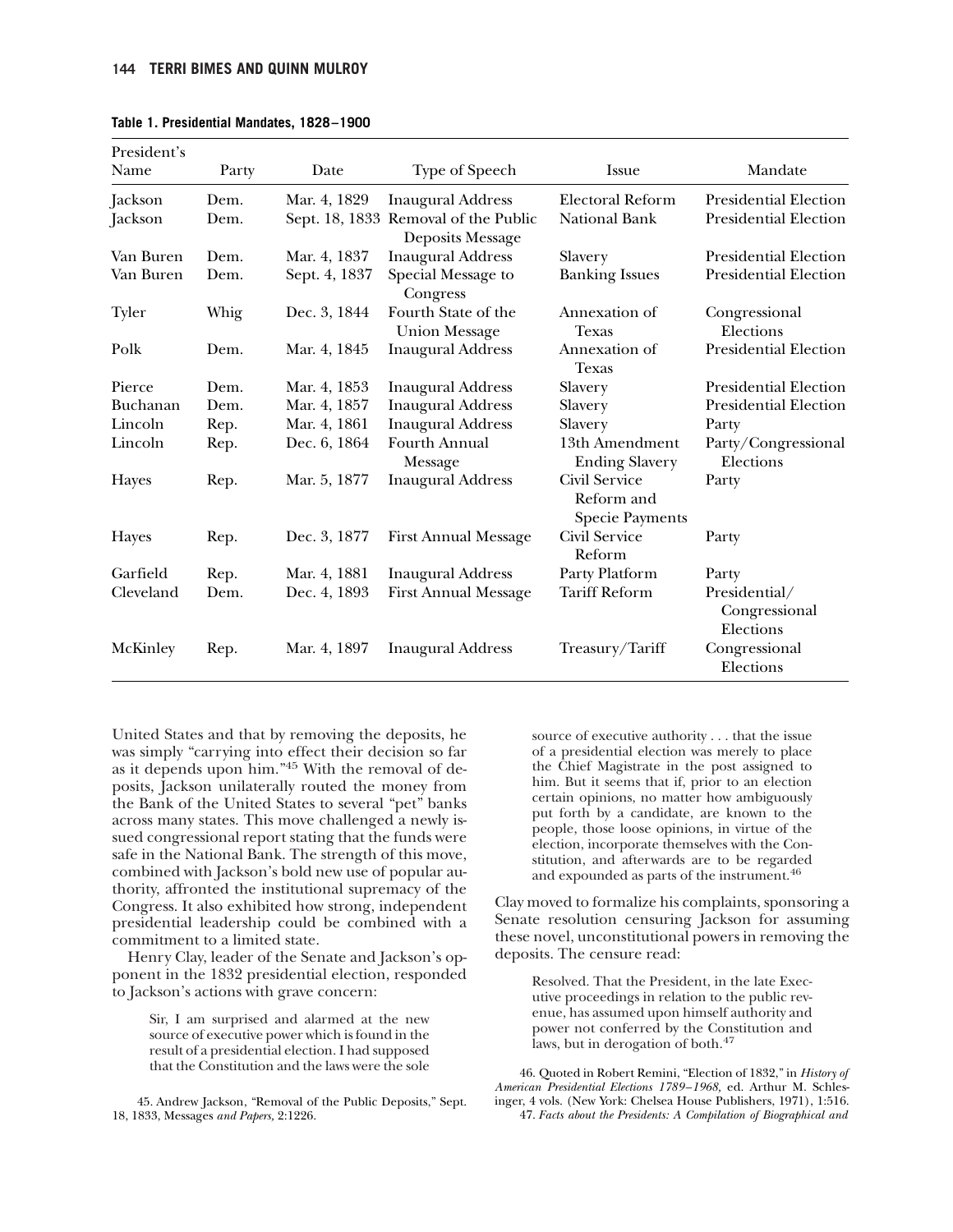After the censure passed, Jackson issued a protest, claiming that he, as president, better represented the people than did the Senate.48 Whereas Jackson regarded the Senate as a "body holding their offices for long terms, not elected by the people, and not to them directly responsible," the president was deemed a "direct representative of the people."49 On the other hand, the House, elected for shorter terms and by smaller constituencies, was considered the body "that most accurately express[es] the popular will."50

With his response to this censure resolution, Jackson set up a hierarchy of popular legitimacy, with the House and the president ranked at the top as direct representatives of the people and the Senate placed at the bottom. Jackson, at this point, was very favorable to the House because of its recent acceptance of a majority report in favor of the president and against the Bank.51 Only a year before, when the House had supported an internal improvement project, Jackson had criticized it for its flawed representation of the popular will.<sup>52</sup> One might take the Senate censure resolution as evidence that Jackson's bold assertion of executive power was rejected as illegitimate; however, Democrats succeeded in officially removing the censure from the Senate Journal in 1837, signaling that party's continuing support for Jackson's stance.<sup>53</sup>

As the Democratic successor to "Old Hickory," Martin Van Buren incorporated Jackson's referendum theory of popular leadership both in practice and in theory. In his inaugural address, Van Buren expressed his belief that it was the "solemn duty" of every politician to educate the public on his issue positions. Van Buren recounted how he had laid his "opinions on all the most prominent . . . subjects" before the public with "great precision" during the campaign. The election then signified that a majority of

49. Andrew Jackson, "Protest," Apr. 15, 1834, *Messages and Papers,* 2:1310, 1309.

50. Ibid., 2:1296.

51. In the House, the Jacksonian party had a large majority numbering 150 members out of a total of 222. For more information on the resolutions that the House passed in December 1833, see Donald B. Cole, *The Presidency of Andrew Jackson* (Lawrence: University Press of Kansas, 1993), 207.

52. See Andrew Jackson, "Fourth Annual Message," Dec. 4, 1832, *Messages and Papers,* 2:1165.

the people of the United States "approved and . . . confided" in the winning candidate's issue positions. After winning the 1836 election, Van Buren claimed the following mandate on the slavery issue:

> I declared [during the campaign] that if the desire of those of my countrymen who were favorable to my election was gratified, "I must go into the Presidential chair the inflexible and uncompromising opponent of every attempt on the part of Congress to abolish slavery in the District of Columbia against the wishes of the slaveholding States, and also with a determination equally decided to resist the slightest interference with it in the States where it exists."<sup>54</sup>

In his book on the origins and history of parties in America, Van Buren endorsed Jackson's theory of popular leadership, contending that it was the "true view of the Constitution."<sup>55</sup> Like Jackson, Van Buren deemed that:

> if different interpretations are put upon the Constitution by the different departments, the people is the tribunal to settle the dispute. Each of the departments is the agent of the people . . . and where there is a disagreement as to the extent of these powers, the people, themselves, through the ballot boxes must settle it.<sup>56</sup>

While the president derives his right to interpret the Constitution from the oath of office he takes under the Constitution, according to Van Buren, it is the people, in the end, who determine if that interpretation is correct by deciding whether to endorse the president and his issue stands at the polls.

Jeffrey Tulis argues that the framers envisioned a system in which the executive's primary concern was "self-preservation" or national security, its secondary concern was popular rights, and its tertiary concern was the popular will. The executive's list of priorities differed from those of legislators, whose first and foremost concern was the popular will.<sup>57</sup> Jackson and Van Buren's theory, in contrast, did not elevate members of Congress as the dominant representative branch of the popular will. Rather, both the executive and legislative branches are charged with carrying out the popular will, and each competes for the public's endorsement of its preferred policies.

Following Jackson's and Van Buren's lead, Polk

54. Martin Van Buren, "Inaugural Address," Mar. 4, 1837, *Messages and Papers,* 2:1535.

55. Martin Van Buren, *Inquiry into the Origin and Course of Political Parties in the United States* (New York: Hurd and Houghton, 1867), 330.

56. Van Buren is citing Judge White, whom Van Buren believed had expressed "in a perspicuous and satisfactory manner" the views of President Jackson (*Inquiry,* 329–30).

57. Tulis, *The Rhetorical Presidency,* 43. Robert Dahl makes a similar point in "Myth of the Presidential Mandate," *Political Science Quarterly* 105 (1990): 357.

*Historical Information,* ed. Joseph Nathan Kane, Janet Podell, and Steven Anzovin (New York: The H.W. Wilson Company, 2001), 89.

<sup>48.</sup> The Senate passed the censure on Mar. 28, 1834, by a vote of 26 to 20. The breakdown of the vote was as follows: Jacksonians voted 18 to 1 against the censure; the nullifiers voted 2 to 0 in favor of the censure; and the Anti-Jacksonians voted 23 to 2 in favor of censuring Jackson (*Congressional Roll Call Voting Records, 1789– 1996,* ICPSR File No. 0004). Party affiliations were derived from Keith Poole and Howard Rosenthal's data set on members' partisanship and ideology. On this, see Poole and Rosenthal, "Patterns of Congressional Voting," *American Journal of Political Science* 35 (1991): 228–78.

<sup>53.</sup> The Senate voted 24 to 19 to expunge the censure from the Senate Journal on Jan. 16, 1837: Jacksonians voted 24 to 0 for removal of the resolution; the nullifiers voted 2 to 0 against removal; and the Anti-Jacksonians voted 17 to 0 against removal.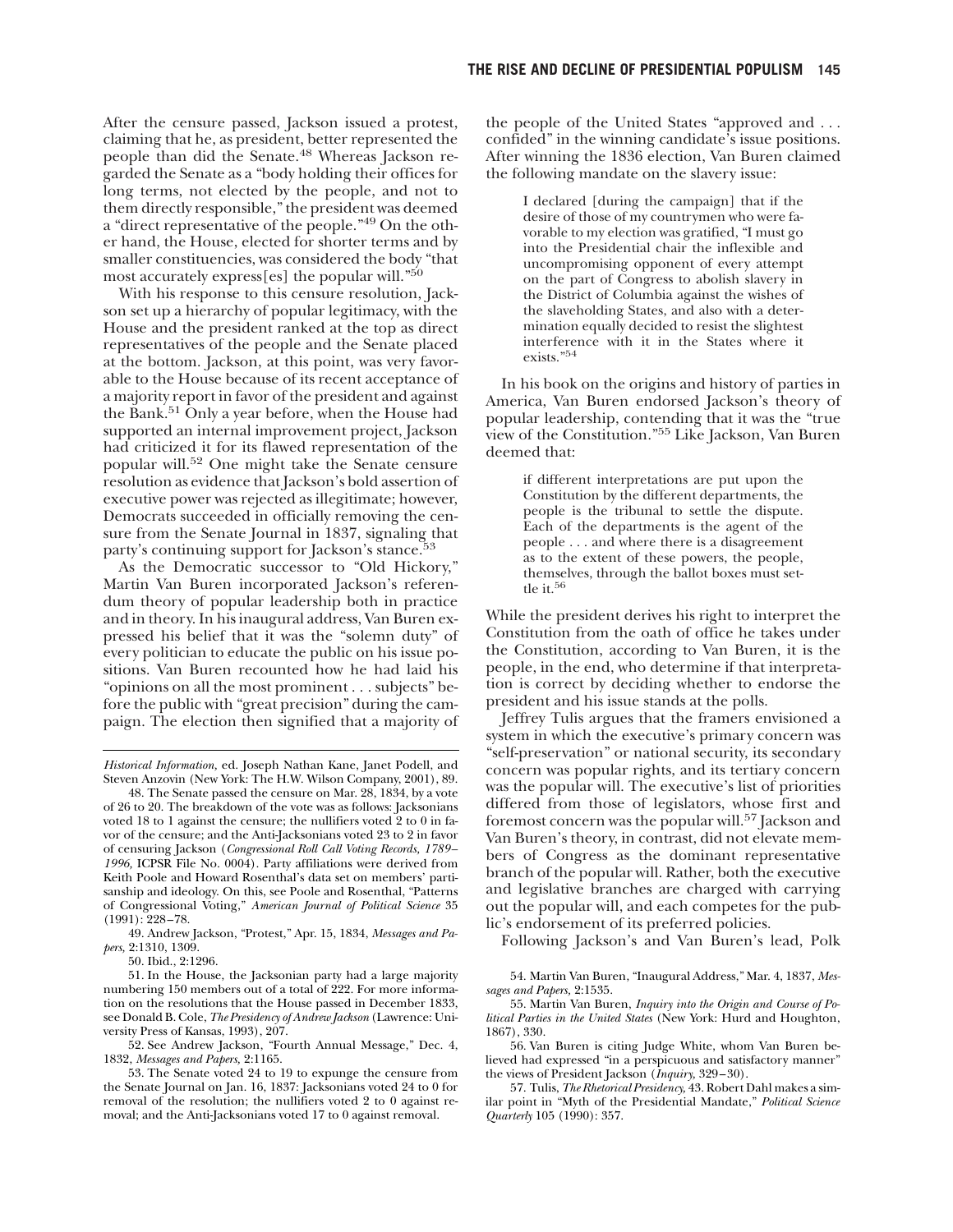viewed his 1844 election as a mandate to annex Texas. In his inaugural address, he promised to "consummate the expressed will of the people and the Government of the United States by the reannexation of Texas to our Union at the earliest practicable period," and more generally to carry out the "principles and policy of those who have chosen him."<sup>58</sup> Polk struck perhaps his most aggressive stance in his last annual message, where he made clear that popular mandates were not simply the province of the legislature. He declared that "the people" have commanded "the President, as much as they have commanded the legislative branch of the Government, to execute their will." In exercising the veto power, the president "is executing the will of the people, constitutionally expressed, as much as the Congress that passed it."59

Taking over the presidency after Abraham Lincoln's death, Andrew Johnson could not claim a direct electoral mandate.<sup>60</sup> However, Johnson made appeals to public opinion in the absence of an election. During his term, Johnson mostly used informal, impromptu remarks, rather than official messages, as his vehicle for expounding the Democratic theory of the president as a popular tribune. For example, he made the following comments to a crowd of serenaders outside the White House:

> I am your instrument. Who is there I have not toiled and labored for? . . . They say that man Johnson is a lucky man, that no man can defeat me. I will tell you what constitutes luck. It is due to right and being for the people . . . Somehow or other the people will find out and understand who is for and who is against them. I have been placed in as many trying positions as any mortal man was ever placed in but so far I have not deserted the people, and I believe they will not desert me.61

Johnson's official orations were perhaps not so "mystical," but they still put forward the same view of the president. In claiming the president's right to remove public officers, Johnson asserted that the chief executive represented "the collective majesty" and

58. James K. Polk, "Inaugural Address," Mar. 4, 1845, *Messages and Papers,* 3:2231.

59. James K. Polk, "Fourth Annual Message," Dec. 5, 1848, *Messages and Papers,* 4:2514–15.

60. Still, as a Democratic senator from Tennessee in 1844, Johnson heartily endorsed the idea that Polk's election represented a mandate to annex both Texas and Oregon. He proclaimed,

> The country has settled this question [of the reannexation of Texas and Oregon]; the people have pronounced in decisive tones in favor of the principles of the Baltimore convention, and of the President whom they nominated; and it is the duty of Congress to carry out the wishes of the people. (Ellis and Kirk, "Presidential Mandates in the Nineteenth Century," 162)

61. Eric L. McKitrick, *Andrew Johnson and Reconstruction* (New York: Oxford University Press, 1988), 295.

spoke "the will of the people."<sup>62</sup> In his veto of the Freedmen's Bureau bill, which would have provided government aid to blacks and loyal southern whites, Johnson claimed that "every expression of the general sentiment has been more or less adverse to it." He also called for popular ratification of the Bureau before it should become law:

> I return the bill to the Senate, in the earnest hope that a measure involving questions and interests so important to the country will not become a law, unless upon deliberate consideration by the people it shall receive the sanction of an enlightened public judgment.<sup>63</sup>

Just as Jackson and Polk had done before, Johnson claimed to be the true spokesman of the nation and was willing to place his interpretation of the popular will against Congress's in the upcoming 1866 congressional elections. Johnson's "swing around the circle" during the campaign set up the 1866 election as a referendum on reconstruction. Had his allies not performed so poorly in that election, Johnson could have claimed a mandate for a lenient readmittance policy of southern states back into the Union.

Jeffrey Tulis contends that Johnson's "swing around the circle" violated constitutional doctrines that prohibited presidential popular leadership.<sup>64</sup> As evidence of Johnson's break with constitutional norms, Tulis focuses on the tenth article of impeachment, which charged Johnson with improper rhetorical practices. The tenth article specifically alleges that Johnson had been "unmindful" of the "harmony and courtesies which ought to exist and be maintained between the executive and legislative branches"; had attempted to "excite the odium and resentment of all the good people of the United States against Congress"; and finally, had delivered "with a loud voice certain intemperate, inflammatory, and scandalous harangues, and did therein utter loud threats and bitter menaces . . . against Congress."<sup>65</sup> Tulis reads this article as a censure not only of Andrew Johnson's practice but also his theory of the presidency. This article symbolizes just how "inhospitable" the American political system in the nineteenth century was to the plebiscitary presidency.66

62. Andrew Johnson, "Third Annual Message," Dec. 3, 1867, *Messages and Papers,* 5:3769.

63. Andrew Johnson, "Veto of the Freedmen's Bureau," Feb. 19, 1866, *Messages and Papers,* 5:3603.

64. Tulis, *The Rhetorical Presidency,* 87-93.

65. "Articles of Impeachment," *Messages and Papers,* 5:3912–15. 66. It should be noted that there is no consensus about the importance of the tenth article. Benjamin Butler, the congress member who drafted the tenth article, remarked that this article was of "merited insignificance" compared to the other articles of impeachment. See Lloyd Paul Stoker, *Andrew Johnson: A Study in Courage* (New York: Macmillan, 1929), 626. For modern authors that belittle the tenth article, see Hans L. Trefousse, *Impeachment of a President: Andrew Johnson, the Blacks, and Reconstruction* (Knoxville: University of Tennessee, 1975), 147; Robert W. Winston, *Andrew Johnson: Plebian and Patriot* (New York: Henry Holt and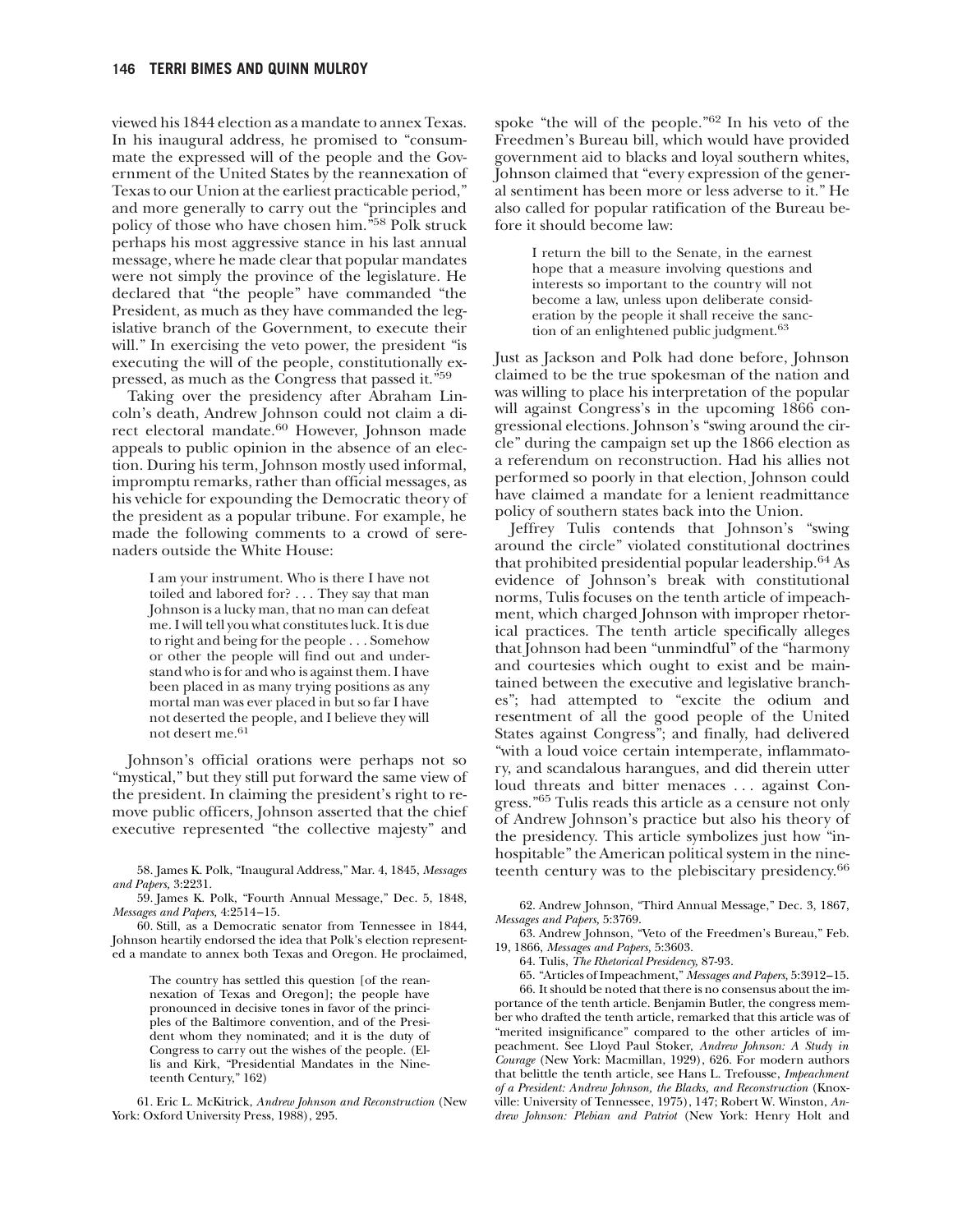Our analysis of presidential populism suggests the need to reconsider Tulis's claims about the tenth article of impeachment. Tulis argues that the "*purpose* of [Johnson's] speech to rouse public opinion in support of his policy initiatives in Congress" was of an "illegitimate" nature.<sup>67</sup> However, the purpose of Johnson's appeals was not at all extraordinary. Jackson, in framing his Bank Veto, and Van Buren, in his subsequent moves to secure an Independent Treasury, also had intended to rally public opinion to their side. Johnson was not "the great exception" to nineteenth-century practice; rather, he followed a well established practice of Democratic presidents in making expansive popular leadership claims.

Indeed, the Republican charges against Johnson bore an unmistakable resemblance to the Whig attacks on Jackson in the wake of his "Removal of Deposits" message. Both sets of attacks reflected the Whig-Republican conviction that the president should not appeal to popular sentiment in his policy battles with Congress. However, the Democrats never accepted this theory. The vote to censure Jackson was highly partisan, pitting Whigs against Democrats, just as the Johnson impeachment battle was fought largely along partisan and ideological lines. Furthermore, as noted above, Democrats made it their mission to erase the censure of Jackson from the Senate's Journal. Congress's condemnation of Jackson did not indicate a bipartisan consensus on the appropriateness of presidential popular appeals. The subsequent embrace of Jackson's example by both Van Buren and Polk reinforces the conclusion that presidential attempts to rally public opinion were not inherently regarded as illegitimate, at least by one of the two major parties.

This is not to say that Johnson's remarks did not backfire. The extreme tone, rather than the purpose, of his verbal assaults goes far in explaining the ire he drew from Congress. The tenth article of impeachment is laden with descriptive adjectives that focus on Johnson's "loud voice" (mentioned four times) along with criticisms of his "intemperance" and "inflammatory" tone. Within the article itself, three of Johnson's speeches are quoted. The third speech is probably most illustrative of the bizarre tone of many of Johnson's remarks:

> I have been slandered, I have been maligned, I have been called Judas Iscariot and all that. . . . If I have played the Judas, who has been my Christ that I have played the Judas with? Was it Thad Stevens? Was it Wendell Phillips? Was it Charles Sumner? These are the men that stop and compare themselves with

the Savior, and everybody that differs with them in opinion, and [that tries] to stay and arrest their diabolical and nefarious policy, is to be denounced as a Judas.<sup>68</sup>

Johnson perhaps would have avoided some criticism if in this passage he had framed the people as the victim rather than himself. The crucial point is that the metaphors Johnson adopted – particularly, linking his struggles to the betrayal of Christ – would be just as unacceptable under today's rhetorical standards as under nineteenth century ones.

Although avoiding the paranoid language of Johnson, the other nineteenth-century Democratic presidents – Franklin Pierce, James Buchanan, and Grover Cleveland – drew upon popular authority to bolster their leadership claims. Each endorsed the concept of a mandate, although Pierce's mandate claim is the weakest among nineteenth-century Democrats. In his first inaugural address, Pierce stated that "the sentiments I now announce were not unknown before the expression of the voice which called me here." Buchanan was more direct, in proclaiming in his first inaugural address that the election results showed that the country was ready to set aside its differences on the slavery issue.<sup>69</sup> Following a long string of Republican presidents, Cleveland, the first Democratic president elected after the Civil War, also claimed a mandate for tariff reform.70 Cleveland's reliance on popular leadership shows that the alleged backlash against Johnson's swing around the circle might be an artifact of the absence of a Democratic president, rather than a broader condemnation of popular presidential leadership.

This alternative source of power provided by claims to popular authority was particularly important because many nineteenth-century presidents lacked the personal stature of such patrician leaders as George Washington, Thomas Jefferson, and James Madison. In the absence of a national reputation, Democratic presidents pursued alternative sources of authority provided by their popular support. Van Buren reflected this faith in the importance of popular authority when he professed that "those who have wrought great changes in the world never succeeded by gaining over chiefs, but always by exciting the multitude."<sup>71</sup>

The Whigs, on the other hand, strongly resisted the establishment of the president as a popular tribune. While Whig campaigns depicted their presidential candidates as men of humble origins and friends of

Company, 1928): and Martin E. Mantell, *Johnson, Grant, and the Politics of Reconstruction.* (New York: Columbia University Press, 1973). In contrast, Keith Whittington ("Constitutional Construction: Divided Powers and Constitutional Meaning," Ph.D. diss., Yale University, 1995) points out the tenth article's importance in signaling the political construction of the impeachment hearings.

<sup>67.</sup> Tulis, *The Rhetorical Presidency,* 93.

<sup>68. &</sup>quot;Articles of Impeachment," 5:3915.

<sup>69.</sup> Franklin Pierce, "Inaugural Address," Mar. 4, 1853, *Messages and Papers,* 4:2735; James Buchanan, "Inaugural Address," Mar. 4, 1857, *Messages and Papers,* 4:2962.

<sup>70.</sup> Grover Cleveland, "First Annual Message," Dec. 4, 1893, *Messages and Papers,* 8:5891.

<sup>71.</sup> Arthur Schlesinger, *The Age of Jackson* (Boston: Little, Brown and Company, 1945), 51.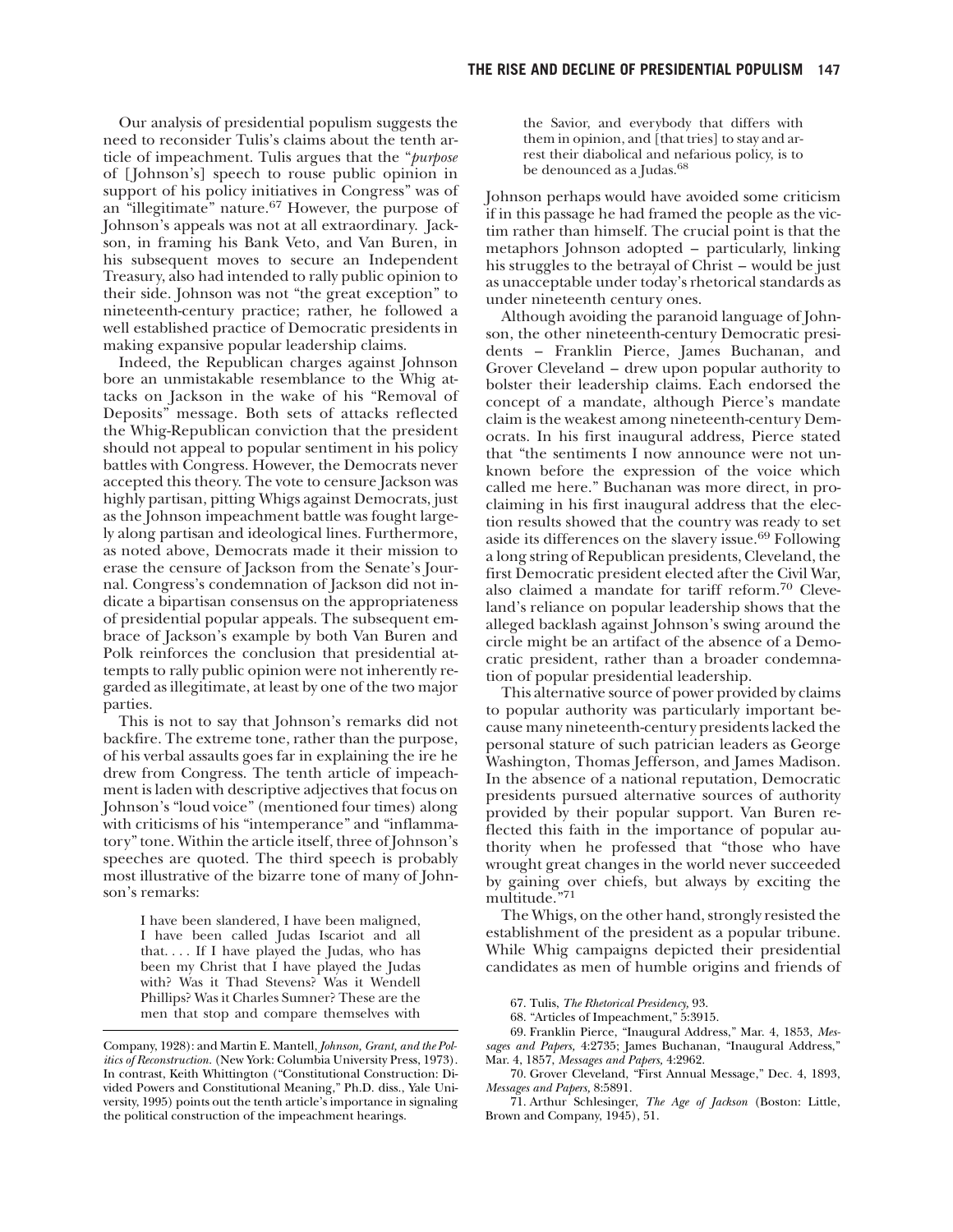the people, once in office Whig presidents were reluctant to claim that the people had endorsed a set of promises in the presidential election. Clinging to older norms of presidential behavior, the Whigs strongly adhered to the notion that presidents retain a degree of independence from popular judgments. The Whig presidents viewed elections mainly as contests over character, not policy issues. In an 1840 campaign speech, William Henry Harrison argued that citizens should cast their vote based on "his past actions and life" and that electoral promises and pledges generally corrupted the presidency.72 Harrison repeated his aversion to mandates in his inaugural address, declaring that "although the fiat of the people has gone forth proclaiming me the Chief Magistrate," there was no need to "keep up the delusion under which they may be supposed to have acted in relation to my principles and opinions."73 Likewise, Millard Fillmore explained in a public letter that he was "opposed to giving any pledges that shall deprive me hereafter of all discretionary power. My own character must be the guaranty of the general correctness of my legislative deportment."74 As such, the idea of a Whig president claiming a policy mandate or making an election an issue referendum was out of the question.

Indeed, the premise of the Whig Party was to provide a principled opposition to strong executive leadership based on popular authority.<sup>75</sup> The Whig Party itself formed in response to Jackson's exercise of popular authority against the Bank.<sup>76</sup> The National Republicans, who were to transform themselves into the Whig Party in 1834, cried that Jackson had "set at ut-

72. William Henry Harrison, "[Sept. 10, 1840] Speech in Dayton, Ohio," in *History of American Presidential Elections 1789–1984,* 2:737–44.

73. William Henry Harrison, "Inaugural Address," Mar. 4, 1841, *Messages and Papers,* 3:1860. Both Patricia Heidoting-Conley (*Presidential Mandates: How Elections Shape the National Agenda* [Chicago: University of Chicago Press, 2001], 54) and Michael Korzi (*A Seat of Popular Leadership,* chap. 5) classify this claim as an example of a mandate. While Conley does not explain her coding decision, Korzi argues that Harrison was a popular leader and with this statement was responding to opposition attacks that he was simply making empty pledges in the 1840 campaign. Harrison, however, articulates the antithesis of a theory of popular leadership repeatedly in his campaign by refusing to make campaign pledges and promises. In a campaign speech, Harrison states that he "cannot consent to make mere promises the condition of obtaining the office which you kindly wish to bestow on me." He adds that "his long and arduous life" is a pledge of my future course ("Speech in Dayton, Ohio," 2:738). Although Harrison discusses issues in his campaign and in his inaugural address, he never links these issue positions to his election or his party's election victory, and thus remains faithful to Whig Party doctrine.

74. John Ashworth, *Agrarians & Aristocrats: Party Political Ideology in the United States, 1837–1846* (London: Royal Historical Society, 1983), 58.

75. Wilfred E. Binkley, *President and Congress,* 3d ed., (New York: Vintage Books, 1962), 166.

76. On the creation of the Whig party, see Edward L. Mayo, "Republicanism, Antipartyism, and Jacksonian Party Politics: A View From the Nation's Capital, *American Quarterly* 31 (1979): 3– 20.

ter defiance the will of the people strongly expressed by their Senators and Representatives."77 The Whig presidents, following the doctrines of their party, downplayed their own popular authority while elevating the popular authority of Congress. Most striking was William Henry Harrison's declaration in his inaugural address:

> [I]t is preposterous to suppose that a thought could for a moment have been entertained that the President, placed at the capital, in the center of the country, could better understand the wants and wishes of the people than their own immediate representatives, who spend a part of every year among them, living with them, often laboring with them, and bound to them by the triple tie of interest, duty, and affection.<sup>78</sup>

Similarly, Zachary Taylor, denying that the president had the right to "dictate" measures to Congress, pledged to implement "the will of the people, legitimately expressed on all subjects of legislation through their constitutional organs, the Senators and Representatives of the United States."79 Not surprisingly, no Whig president claimed a mandate from his own election.

The transition to Republican acceptance of presidential popular authority began with Abraham Lincoln, the first Republican president. Lincoln started his political career as a Whig critic of presidential power; however, he nonetheless moved toward a limited embrace of presidential popular authority. Lincoln took the significant step of becoming the first Whig-Republican president to both employ the veto and claim a mandate.<sup>80</sup> Yet, Lincoln's quoting of the party platform in his first inaugural address, his

77. Michael F. Holt, *The Rise and Fall of the American Whig Party: Jacksonian Politics and the Onset of the Civil War* (New York: Oxford University Press, 1999), 17.

78. Harrison, "Inaugural Address," *Messages and Papers,* 3:1865.

79. Zachary Taylor, "First Annual Message," Dec. 4, 1849, *Messages and Papers,* 4:2561. The only partial exception was the mongrel Whig/Democrat John Tyler, who took over as president after Whig president Harrison died. In his fourth annual message, given after Polk's 1844 election victory, Tyler acknowledged a mandate for the annexation of Texas, noting that "the isolated question of annexation . . . has been submitted to the ordeal of public sentiment." However, Tyler viewed the mandate as being directed primarily at members of Congress not the incoming president: "Instructions have thus come up to both branches of Congress from their respective constituents in terms the most emphatic" supporting the reannexation of Texas (Dec. 3, 1844, *Messages and Papers,* 3:2197). It is also important to remember that Tyler was not a candidate in the 1844 presidential election and that Tyler had been rejected as a heretic by his fellow Whigs following his vetoes of a series of Whig policy initiatives. Thus, Tyler's claim of a mandate does not undermine the theory of popular leadership being based on party traditions.

80. The only exception was John Tyler, who cast six vetoes. William Henry Harrison, Zachary Taylor, and Millard Fillmore cast no vetoes.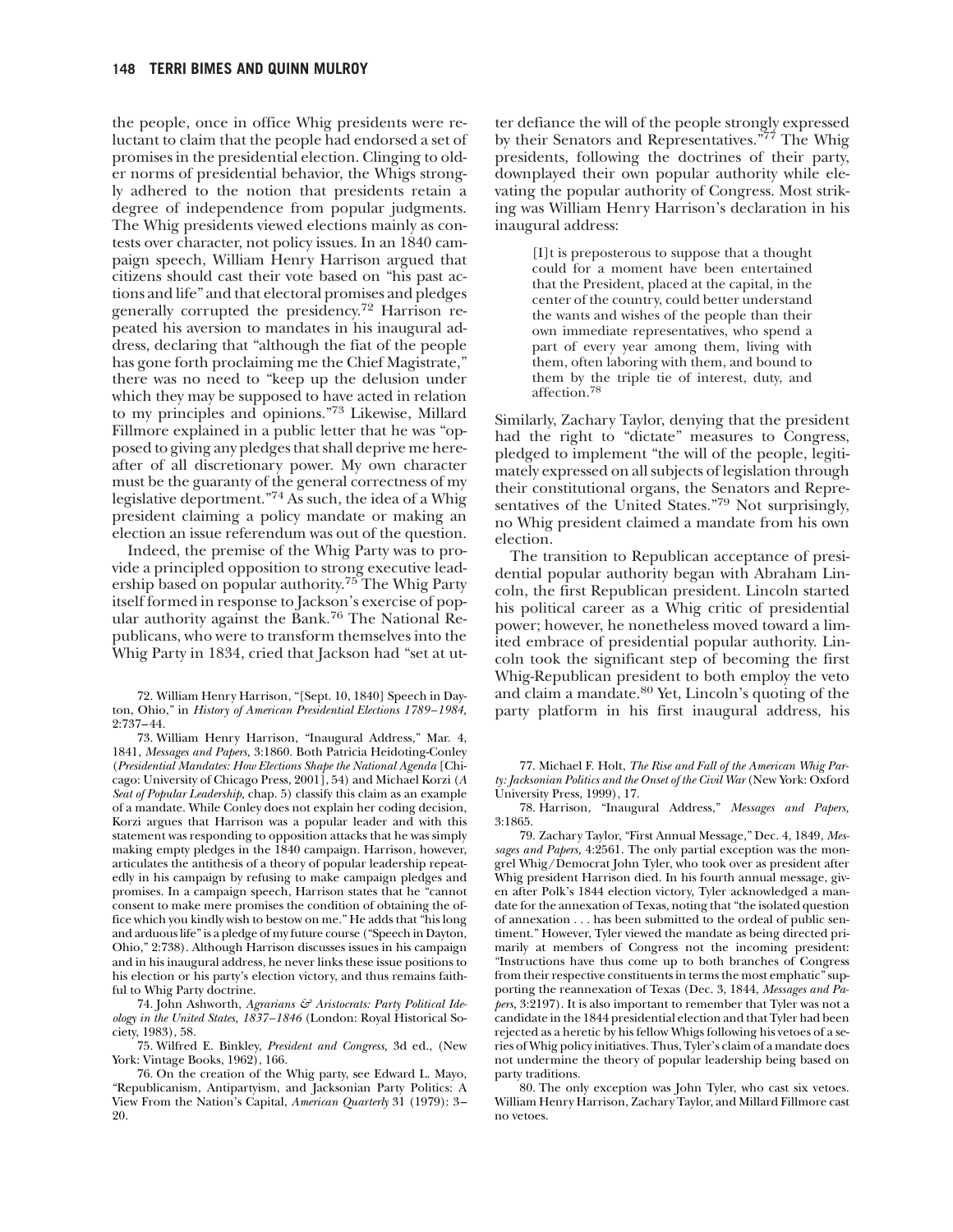proclamation explaining the pocket-veto of the Wade-Davis bill in August 1864, and his claim four months later of a mandate to urge support of a constitutional amendment abolishing slavery do not indicate that he had entirely abandoned the Whig principle of legislative supremacy. Instead, they exemplify how Lincoln attempted to reconcile the tensions between traditional Democratic weapons of presidential popular leadership and the Whigs' commitment to a restrained executive.<sup>81</sup>

In his first inaugural address, Lincoln contended that the election extended beyond a contest of character, but stopped short of claiming a mandate. Lincoln stated:

> Those who nominated and elected me did so with full knowledge that I had made this and many similar declarations and had never recanted them; and more than this, they placed in the platform for my acceptance, and as a law to themselves and to me, the clear and emphatic resolution which I now read . . . . 82

He went on to read verbatim a resolution pulled from the Republican platform regarding the "right of each state to order and control its own domestic institutions." In claiming that the people in the latest election had endorsed the Republican Party's views, Lincoln foreshadowed the new emphasis within the Whig/Republican tradition on the president as spokesperson of the party.

In the Wade-Davis case, Lincoln countered congressional plans for Reconstruction by questioning the "competency in Congress" to carry out such plans. He implied that, although this plan might have represented the "sense of the Congress," it did not necessarily represent the wishes of the people.<sup>83</sup> Nonetheless, Lincoln was reluctant to press his case further. Rather than directly stating that his own plan adequately represented the will of the people, he proposed laying both plans – congressional and presidential – "before the people for their consideration." Moreover, he never implied any disapproval of congressional plans in his veto; rather, he declared, "I am fully satisfied with the system of restoration contained in the Bill, as one very proper plan for the loyal people of any state choosing to adopt it." Similarly, his plan was "a plan of reconstruction," but it was "not the only plan which might possibly be acceptable."<sup>84</sup>

81. Richard J. Ellis and Stephen Kirk point to these messages as crucial moments in the development of Republican popular leadership ("Presidential Mandates in the Nineteenth Century: Conceptual Change and Institutional Development," *Studies in American Political Development* 9 [1995]: 117–86).

82. Abraham Lincoln, "First Inaugural Address," Mar. 4, 1861, *Messages and Papers,* 5:3206.

83. Abraham Lincoln, "Proclamation," July 8, 1864, *Messages and Papers,* 5:3423–24.

Lincoln's interpretation of the 1864 election as a mandate to abolish slavery represented one more step in his move away from strict adherence to Whig doctrine. In his December 1864 annual message, Lincoln proclaimed that the "voice of the people" had spoken in favor of a constitutional amendment banning slavery.85 Lincoln was careful, however, to emphasize that this was more of a party mandate than an individual mandate. Whereas some journalists noted that it was specifically Lincoln's election that signaled the endorsement of the people for the amendment, Lincoln stressed that the increase in Republican seats in Congress was what ensured adoption of the amendment. To the present lame-duck session of Congress, he pointed out that "the next Congress will pass the measure if this [one] does not. Hence, there is only a question of *time* as to when the proposed amendment will go to the States" for their approval. "And as it is to so go at all events," he urged, "may we not agree the sooner the better?"86

Lincoln's use of the mandate, moreover, coincided closely with Republican Party commitments.87 The antislavery amendment was not a contentious issue among Republicans. Both Senate and House Republicans had shown their *unanimous* support for a constitutional amendment when the bill came up in the first session of the 38th Congress.<sup>88</sup> Furthermore, at the party convention, the Republican platform including the antislavery plank emerged, according to Arthur Schlesinger, Jr., as "proof of basic accords" among Republicans and their leader.<sup>89</sup> Lincoln was not using his popular authority to foist a position on either his party or the Congress; rather, he appeared to be using the election to reinforce the consensus position held by party members.

Subsequent nineteenth-century Republican presidents used popular leadership claims in much the same manner as Lincoln – that is, they used popular leadership to reinforce party prerogatives. Unlike Jackson, these presidents did not employ popular au-

87. Although Lincoln pushed for inclusion of the anti-slavery plank in the GOP platform, it is unclear whether his support was critical to its inclusion. See J. G. Randall and Richard N. Current, *Lincoln the President: Last Full Measure* (New York: Dodd, Mead & Company, 1955).

88. James M. Ashley (R-OH) changed his vote from yea to nay so that, in accordance with the House rules, he could move for a reconsideration of the resolution at the next session of Congress.

89. Arthur Schlesinger, Jr., *History of American Presidential Elections,* 2:1169.

<sup>84.</sup> Ibid. Despite Lincoln's circumspection, his pocket veto and proclamation generated outrage from the congressional sponsors of the bill, Republicans Benjamin Wade of Ohio and Henry

Winter Davis of Maryland. In the Wade-Davis Manifesto, they blasted Lincoln's "grave Executive usurpation" in pocket-vetoing their Reconstruction bill, and they denounced his proclamation as a "studied outrage on the legislative authority of the people" ("The Wade-Davis Manifesto," in *History of American Presidential Elections,* 2:1195–96).

<sup>85.</sup> Abraham Lincoln, "Fourth Annual Message," Dec. 6, 1864, *Messages and Papers,* 5:3453. See Ellis and Kirk, "Presidential Mandates in the Nineteenth Century," 168–70 for a more detailed analysis of the 1864 election.

<sup>86.</sup> Lincoln, "Fourth Annual Message," 5:3453.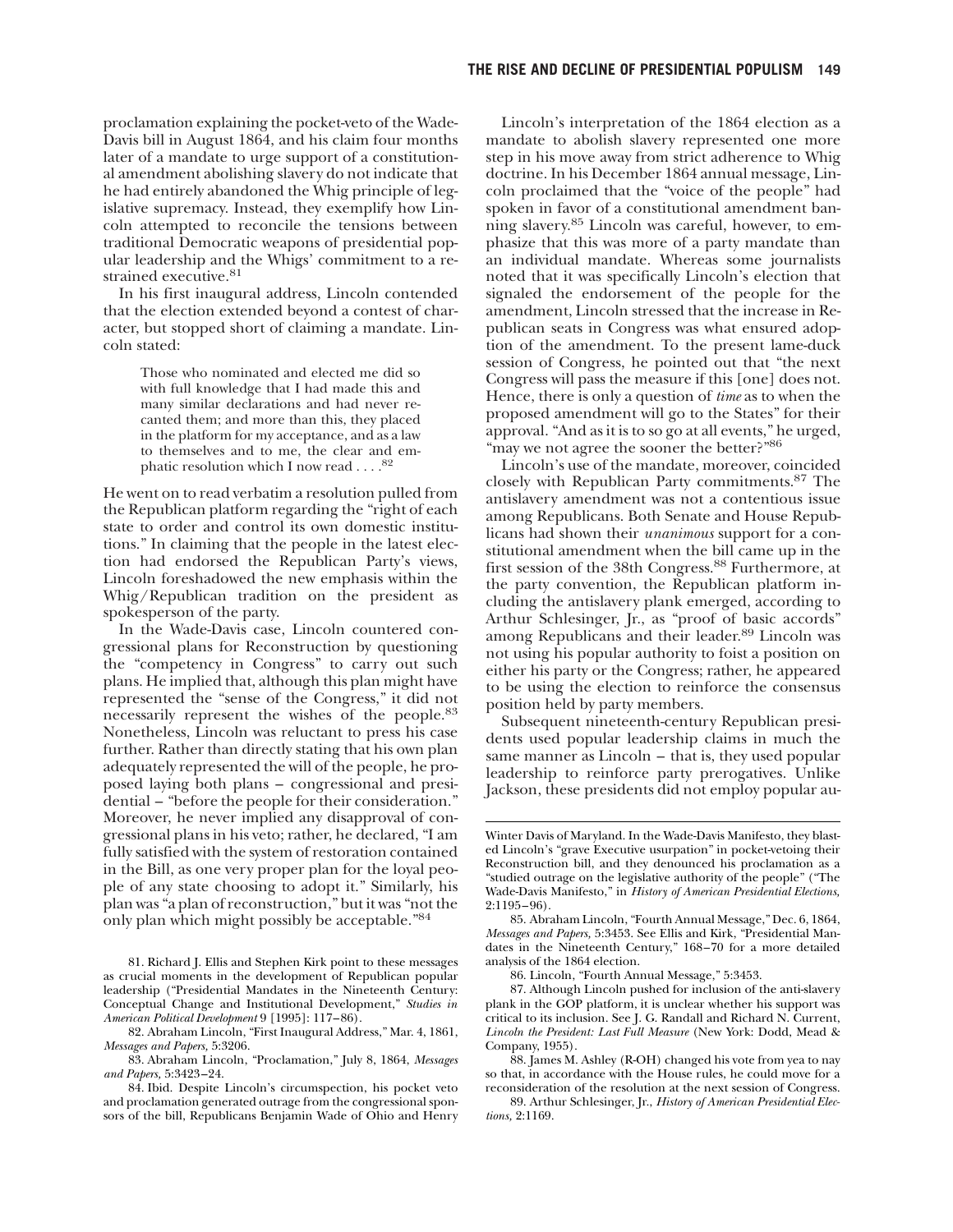thority as a means of establishing their own power base. Mandates and public speaking were usually gestures of party cooperation, a way for Republican presidents to align themselves closer to party leaders in Congress. Although Republican presidents embraced the notion of presidential popular authority, they defined this authority in terms of the president's party ties.

The mandates declared by Republican presidents in the late nineteenth century were centered on planks in the party's platform, and did not set out a justification for independent presidential initiative. For Rutherford B. Hayes, the fact that both parties included planks for civil service reform in their platforms "must be accepted as a conclusive argument in behalf of these measures." "It must be regarded," he continued, "as the expression of the united voice and will of the whole country upon this subject." He then stated that "the President of the United States of necessity owes his election to office to the suffrage and zealous labors of a political party."<sup>90</sup> William McKinley used the Republicans' 1896 election victory to push for his party's long-standing policy of high tariff rates, declaring in his first inaugural address: "The people have declared that such legislation should be had as will give ample protection and encouragement to the industries and the development of our country."<sup>91</sup> Yet, in the concluding paragraphs of the same address, McKinley told members of Congress that they were the "agents of the people, and their presence at the seat of government in the execution of the sovereign will should not operate as an injury but a benefit."<sup>92</sup> Both Hayes and McKinley, bound by party tradition, shared their mandates with the Republican Party in Congress.<sup>93</sup>

This same party-minded approach continued to shape the mandate claims of Republican presidents in the early twentieth century. Although Theodore Roosevelt did not claim a mandate, his successor Taft struck out for tariff revision, a Republican Party pledge, in his first inaugural address. Taft announced that,

90. Rutherford B. Hayes, "First Inaugural Address," Mar. 5, 1877, *Messages and Papers,* 6:4397. The Republican Party had managed to place a weak civil service reform plank in its platform despite deep divisions within the party over this issue. Hayes, in contrast, was committed to passing civil service reform. Thus, of nineteenth-century post-Civil War Republican presidents, Hayes comes closest to claiming a mandate for a personal, rather than a party, policy goal.

91. William McKinley, "First Inaugural Message, Mar. 4, 1897, *Messages and Papers,* 8:6238. McKinley reinforced his initial claim of a mandate in his second inaugural address [Mar. 4, 1901, *Messages and Papers,* 9:6465] where he proclaimed that "The national verdict of 1896 has for the most part been executed. Whatever remains unfulfilled is a continuing obligation resting with undiminished force upon the Executive and the Congress."

92. McKinley, "First Inaugural Address," 8:6242.

93. While McKinley was a strong believer in his party's protectionist policies. He was the chief author of the 1890 McKinley Tariff, which raised rates substantially, it would be a stretch to claim that McKinley led his party to its pro-tariff position. Indeed, his leading rival for the GOP nomination, Thomas Reed of Maine, was also committed to high tariffs.

in accordance with the promises of the platform upon which I was elected, I shall call Congress into extra session to meet . . . in order that consideration may be given at once to a bill revising the Dingley [Tariff] Act.<sup>94</sup>

Likewise President Warren Harding interpreted the 1920 election as a mandate for rejecting the League of Nations. In support of Senator Henry Cabot Lodge (R-MA) and other leading congressional Republicans' rebuke of Woodrow Wilson's efforts, Harding noted that,

> The success of our popular government rests wholly upon the correct interpretation of the deliberate, intelligent, dependable popular will of America. In a deliberate questioning of a suggested change of national policy, where internationality was to supersede nationality, we turned to a referendum, to the American people. There was ample discussion and there is a public mandate in manifest understanding.<sup>95</sup>

Harding's use of the mandate is striking because it highlights the Republican Party's approach to popular leadership. For Republican presidents, popular leadership was an interactive exercise between the two major parties and the people. Contemporary scholars often juxtapose popular leadership with the supposedly competing values of party organization and deliberation.<sup>96</sup> For Harding, the two strategies were inextricably tied.

Of all Republican presidents between 1860 and 1932, Calvin Coolidge and Herbert Hoover provide the clearest exposition of the concept of a party mandate. Both depict the parties as representing alternative policy agendas: Votes for a particular party indicate public preference for one set of policies, thus awarding the winning party with a mandate to pursue its agenda. In his inaugural address, Coolidge declared:

> If there is to be responsible party government, the party label must be something more than a mere device for securing office. Unless those who are elected under the same party designation are willing to assume sufficient responsibility and exhibit sufficient loyalty and coherence, so that they can cooperate with each other in the support of the broad general principles of the party platform, the election is merely a mockery, no decision is made at the polls, and there is no representation of the popular will. . . . When the country has bestowed its confidence upon a party by making it a majority in the Congress, it has a right to

94. William Howard Taft, "First Inaugural Address," Mar. 4, 1909, *Messages and Papers,* 10:7749

95. Warren G. Harding, "First Inaugural Address," Mar. 4, 1921, *Messages and Papers,* 18:8924.

96. James W. Ceaser, "Political Parties and Presidential Ambition," *The Journal of Politics* 40 (1978): 730.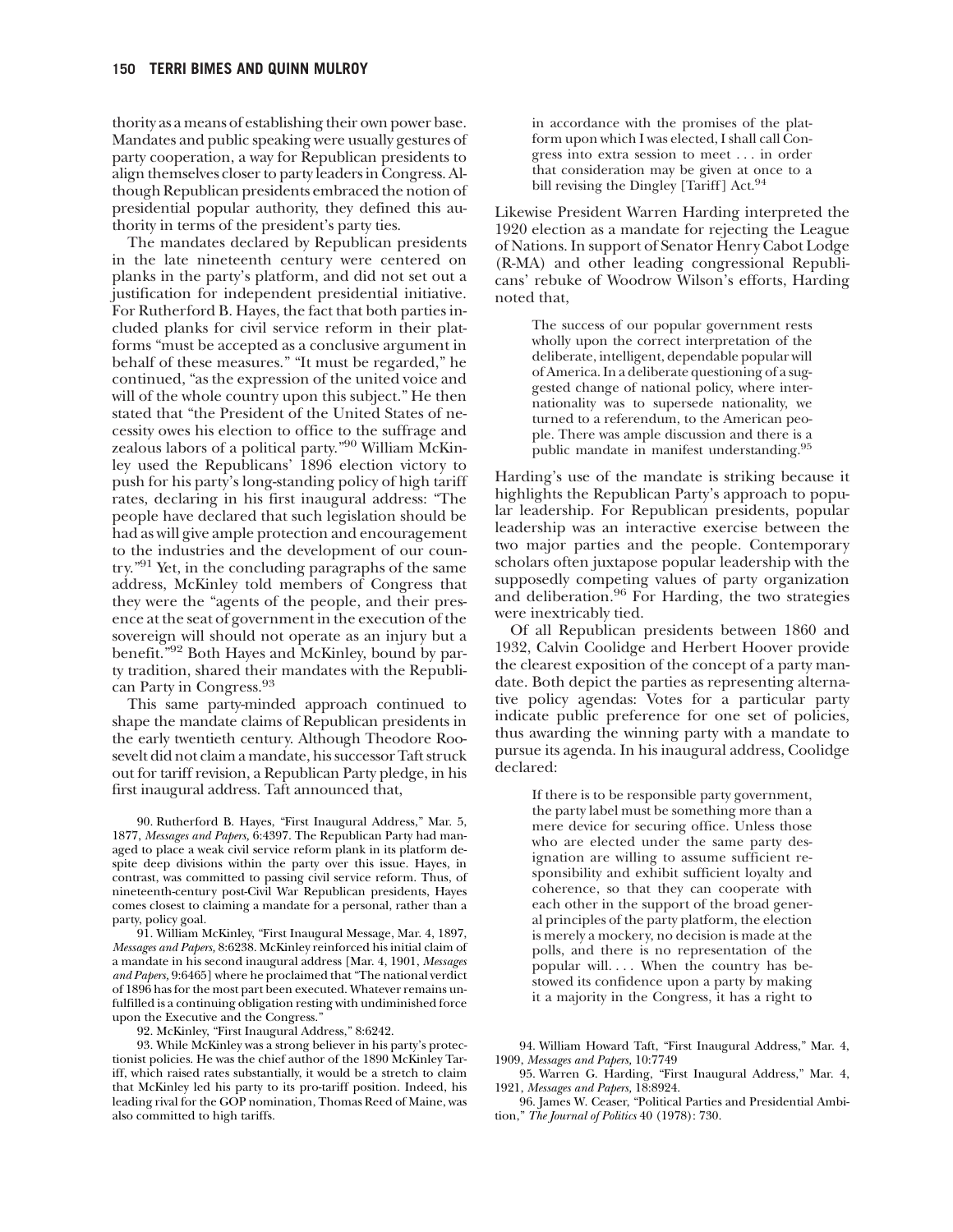expect such unity of action as will make the party majority an effective instrument of government.<sup>97</sup>

Hoover reprised Coolidge's theory of the party mandate in his inaugural address, asserting that it is not the president who receives the mandate from the people, but the party. The party, in Hoover's words, was the "instrument through which policies are determined." He elaborated on this theory by arguing:

> In our form of democracy, the expression of the popular will can be effected only through the instrumentality of political parties. We maintain party government not to promote intolerant partisanship but because opportunity must be given for expression of the popular will, and organization provided for the execution of its mandates and for accountability of government to the people. It follows that the government both in the executive and the legislative branches must carry out in good faith the platforms upon which the party was entrusted with power.<sup>98</sup>

Coolidge and Hoover, as well as most other Republican presidents in the nineteenth and early twentieth century, placed great emphasis on the construction of the party platform as a blueprint for the government's agenda. Unlike the Democratic conception of popular authority in which there was no intermediary between the president and the people, the Republican conception of popular leadership placed the party squarely in between the people and the president.

The boisterous and seemingly independent Theodore Roosevelt, who is generally credited with first referring to the presidency as a "bully pulpit," might seem like an exception to the Republican model of popular leadership. Yet it is important to emphasize how even his presidency was constrained by the prevailing expectations of the party model. Roosevelt worked hard to gain party leaders' approval before tackling new policy initiatives. As Stephen Skowronek points out, Roosevelt's "extrapartisan politics" was designed in part to "serve his party's higher purposes."<sup>99</sup> In fact, bargaining with party leaders was integral to Roosevelt's leadership approach. In his drive for national railroad regulation, Roosevelt did not independently set out on his "swing" around the country to promote this policy. Instead, he first consulted with party leaders. Speaker Joseph Cannon (R-IL) promised not to obstruct the bill if Roosevelt agreed to refrain from pushing tariff reform, which had become a divisive issue within the Republican Party. Only after winning his party's implicit endorsement did he began his tour. In addition, both of his public speaking tours on behalf of railroad regulation happened before the Congress took up consideration of the issue. Yet when Republican leader Nelson Aldrich (R-RI) held up railroad regulation in the Senate, Roosevelt did not go over the heads of Congress to rally public support for his favored version of the bill. Rather, he settled (silently) for a compromise proposal that better fit Aldrich's interests and that was much more conservative than the original bill Roosevelt had supported.<sup>100</sup>

It was only toward the end of his term, between 1907 and 1909, that Roosevelt abandoned this method of party cooperation. Faced with mounting congressional resistance to his conservation proposals, Roosevelt battered Congress with special messages. In his autobiography, Roosevelt commented that he could only achieve results at this point in his administration by "appealing over the heads of the Senate and House leaders to the people, who were masters of us both."<sup>101</sup> It was a reluctant and restless Roosevelt who parted ways with Republican leaders of his party in the last years of his presidency.

Subsequent Republican presidents (Taft, Harding, Coolidge, and Hoover) did not adopt the aggressive model of popular leadership put forth by Roosevelt in the closing days of his administration. Although they engaged in popular appeals, they did not use these claims of popular authority to challenge congressional authority or other established interests so much as to reinforce the goals of their party. Still, even this limited use of popular authority demonstrates that Republican presidents had evolved and diverged from their Whig predecessors on the first dimension of populist leadership. But it is critical to recall that while Republicans show signs of significant, if gradual, development along this dimension, the Democratic presidents had been relying heavily upon popular authority since the inception of their party.

Our account of the development of presidential popular leadership departs not only from literature that posits a modern-traditional divide, but also from recent empirical work on presidential mandates. Patricia Heidotting Conley, in her book, *Presidential Mandates: How Elections Shape the National Agenda,* argues that mandate claims are determined by the margin of victory in the election, predictions of congressional and public support, as well as the president's own preferences.<sup>102</sup> Conley does not address the sharp difference between Democratic and Whig or Republican attitudes toward and use of popular leadership. Furthermore, although Conley's criteria for identifying mandate claims are similar to our own—she argues that a "president must have claimed

<sup>97.</sup> Calvin Coolidge, "Inaugural Address," Mar. 4, 1925, in *The Inaugural Addresses of the Presidents* (New York: Gramercy Books, 1995), 355.

<sup>98.</sup> Hoover, "Inaugural Address," Mar. 4, 1929, in *The Inaugural Addresses of the Presidents,* 372.

<sup>99.</sup> Skowronek, *The Politics Presidents Make,* 249.

<sup>100.</sup> See Tulis, *The Rhetorical Presidency,* 106–10.

<sup>101.</sup> Theodore Roosevelt, *The Autobiography of Theodore Roo-*

*sevelt* (New York: Charles Scribner's Sons, 1958), 196.

<sup>102.</sup> Conley, *Presidential Mandates,* 6–7.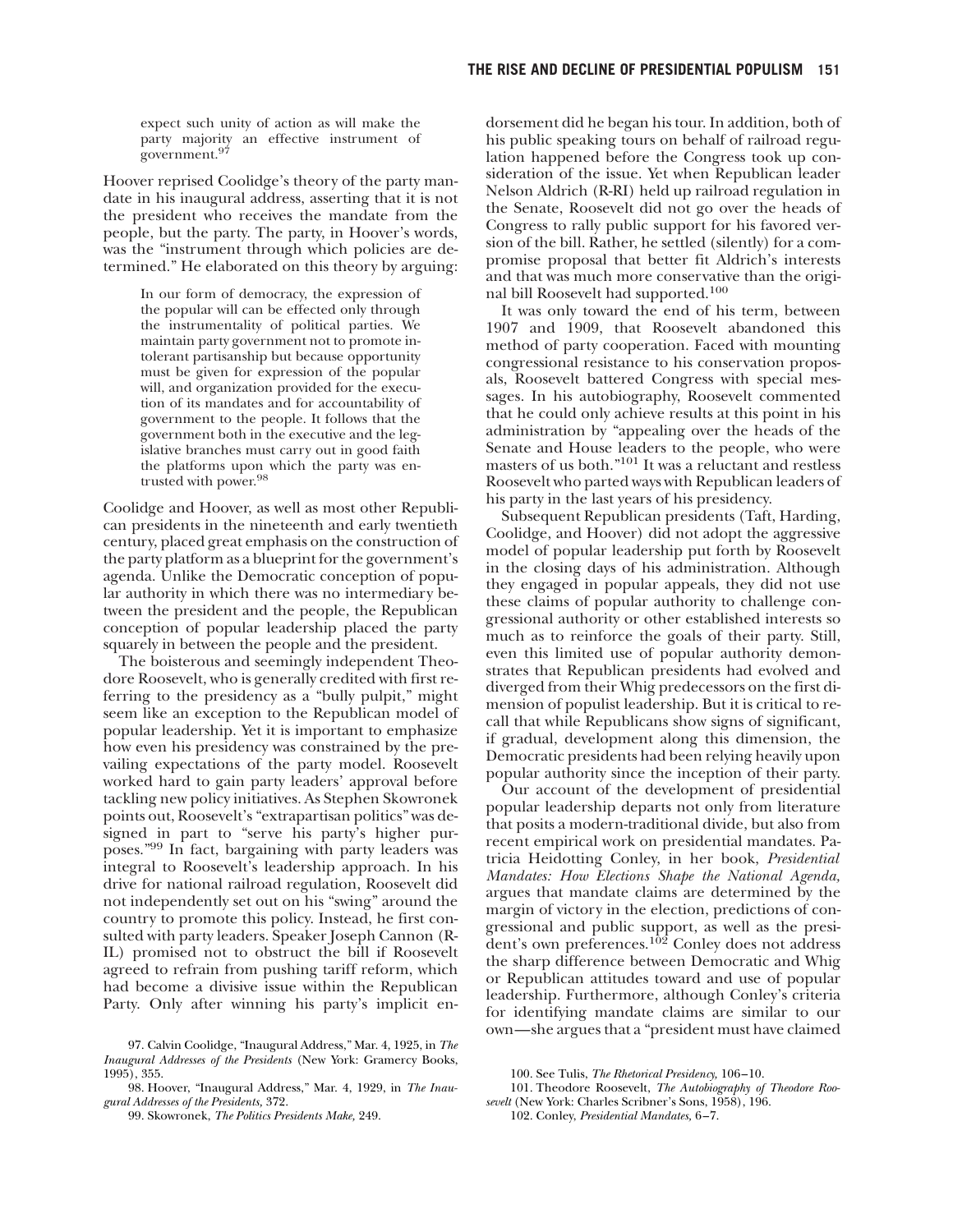that the people elected him specifically to enact a major policy initiative"—a number of her coding decisions in the nineteenth century are questionable.<sup>103</sup> For example, she codes William Henry Harrison as making a mandate claim, in spite of his stated aversion to making pledges and promises in his inaugural address. By contrast, Conley does not code Polk's mandate claim that the 1844 election was an endorsement for annexing Texas. Once Harrison is omitted and Polk is added, Conley's list of pre-Civil War presidents who claimed mandates is almost perfectly delineated by party.104

## **IV. ATTACKING THE SPECIAL INTERESTS**

The modern-traditional divide fares no better when one focuses on the antagonistic element of populist leadership in which the president uses appeals that pit the people against a special interest. Contrary to the view that the traditional presidents were restrained statesmen who did not stir public passions with their rhetoric, we find that nineteenth-century Democratic presidents made extensive use of antagonistic appeals in their formal communications (state of the union messages and inaugural addresses). As shown in Table 2, Andrew Jackson's inaugural addresses and state of the union messages prove to be the pinnacle for attacks on special interests, a mark that no other president has managed to reach. In his attacks on the protective tariff, costly internal improvement projects, and the Second Bank of the United States, Jackson appealed to the Congress and the public by framing himself as the defender of the people against the powerful interests. Jackson blamed high tariffs for creating "the germs of dependence and vice" that "proved so destructive of liberty and the general good;"<sup>105</sup> he denounced internal improvements as "artful expedients to shift upon the Government the losses of unsuccessful private speculation, . . . ministering to personal ambition and self-aggrandizement;"106 and he blasted the Bank for making the "rich richer and the potent more powerful." He closed by urging "the humble members of society – the farmers, mechanics, and laborers – who have neither the time nor the means of securing like favors to themselves" to rise up against such a monstrosity.107

103. Ibid.*,* 53–54.

104. Conley also omits party mandate claims by Rutherford B. Hayes ("First Inaugural Address," 6:4397; "First Annual Message," Dec. 3, 1877 *Messages and Papers,* 6:4413, 4417) pledging support for civil service reform and the resumption of specie payments, and James Garfield ("Inaugural Address," Mar. 4, 1881, *Messages and Papers,* 6:4597) promising to enact the party platform at the behest of the people who "passed judgment upon the conduct and opinions of political parties" in the last election.

105. Jackson, "Fourth Annual Address," 2:1162.

106. Andrew Jackson, "Veto of the Maysville Road," May 27, 1830, *Messages and Papers,* 2:1053.

107. Andrew Jackson, "Bank Veto Message," *Messages and Papers,* 2:1153.

The language of populism soon became the battle cry of the nineteenth-century Democratic Party as reflected in the party's banner "Equal and exact justice to all men, special privileges to none." Martin Van Buren, James K. Polk, Andrew Johnson, and Grover Cleveland each wrapped themselves in the populist legacy of Jackson. Like Jackson, these Democratic presidents believed the political community contained several corrupting influences: the "monied aristocracy," monopolies, corporations, currency speculators, and a Congress blinded by local interests. After Jackson, these four Democrats rank as the most frequent practitioners of populist appeals during the nineteenth century.108

The image of Van Buren as a populist is particularly surprising, given that he is often credited with taming the dangers posed by the rise of Jackson. James Ceaser, in *Presidential Selection,* suggests that Van Buren's promotion of the two-party system was designed to prevent the demagogic antics of a "popular hero" presidency and to promote a "skilled broker" presidency in its place.<sup>109</sup> Paradoxically, Van Buren's creation of the party system in the 1820s might well have *institutionalized* presidential populism rather than tempered it. Contrary to Ceaser's portrayal, Van Buren elaborated on Jackson's script of populist leadership, emphasizing the president's role as an agent of the people and framing politics as a battle between the people and special interests. His fight for an Independent Treasury proposal was considered by many Democrats to be akin to Jackson's attack on the Bank.<sup>110</sup> In 1839, Van Buren fumed that the goal of the "moneyed power" from the beginning of the nation to the present was:

> to gain for the few an ascendancy over the many by securing to them a monopoly of the currency . . . ; to produce throughout society a chain of dependence which leads all classes to look to privileged associations of the means of speculation and extravagance; . . . to substitute for republican simplicity and economical habits a sickly appetite for effeminate indulgence and imitation of wreckless extravagance . . . and to fix upon us . . . a system of exclusive privileges conferred by partial legislation.<sup>111</sup>

108. This calculation is based on the total number of populist appeals for each president. Examining the average number of populist appeals per speech, the Whig Harrison actually scores higher than Polk. Harrison, who died after one month in office, employed two populist appeals in his inaugural address. One of these, however, was directed at demagogues and the spirit of faction (i.e. Jackson and his followers), and thus might be considered a populist salvo against populism. Decades later, Teddy Roosevelt made such attacks on populists one of the staples of his antagonistic appeals.

109. Ceaser, *Presidential Selection,* 167. 110. Ellis and Wildavsky, *Dilemmas of Presidential Leadership,* 131–34.

111. Martin Van Buren, "Third Annual Message," Dec. 2, 1839, *Messages and Paper* 3:1771.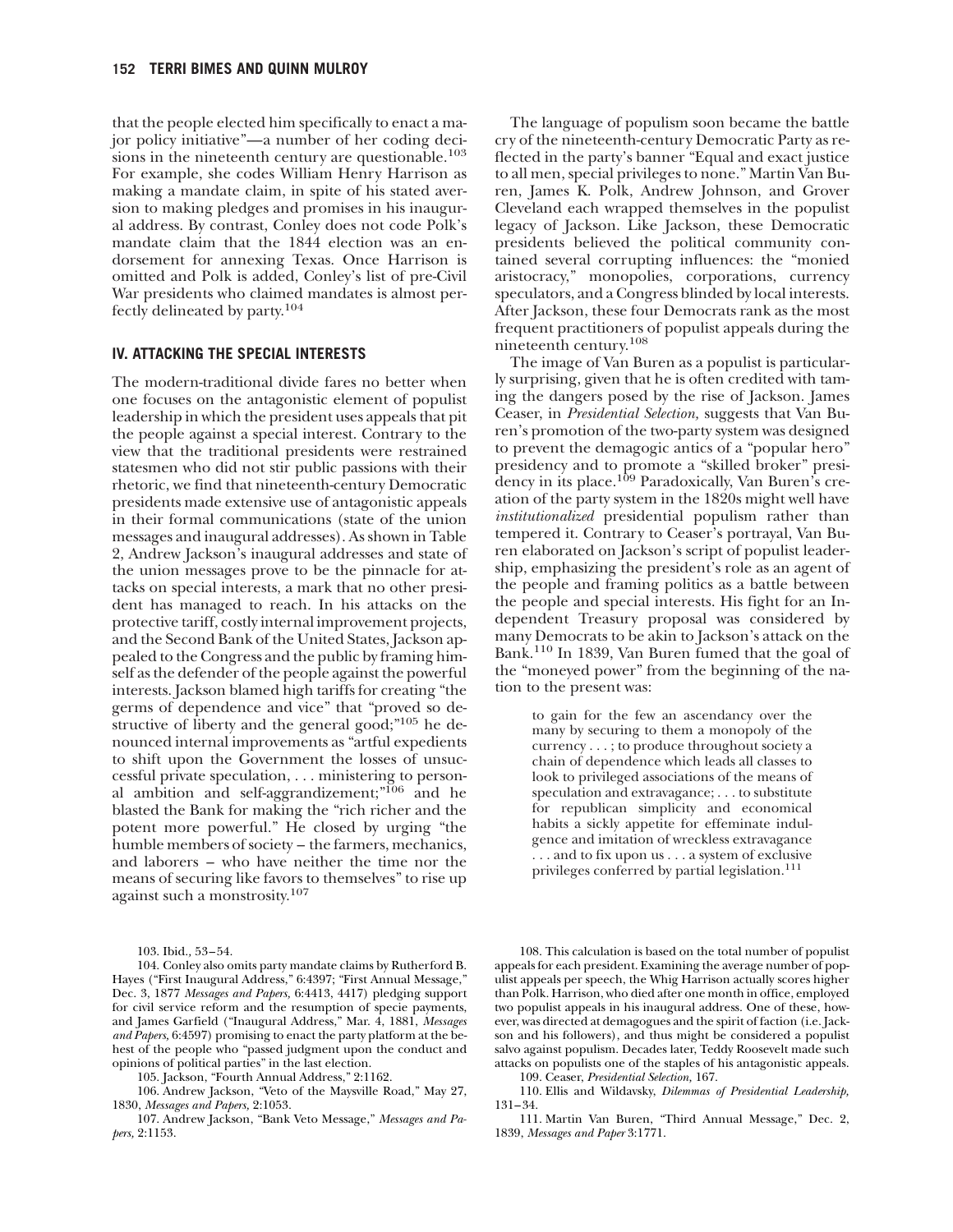| President's        |       | Number of Populist Appeals in                       | <b>Average Number of Populist</b> |  |  |  |
|--------------------|-------|-----------------------------------------------------|-----------------------------------|--|--|--|
| Name               | Party | Inaugural Addresses and State of the Union Messages | <b>Appeals per Address</b>        |  |  |  |
| Jackson            | Dem.  | 29                                                  | 2.9                               |  |  |  |
| Van Buren          | Dem.  | 13                                                  | 2.6                               |  |  |  |
| W. Harrison        | Whig  | $\overline{2}$                                      | 2.0                               |  |  |  |
| Tyler              | Whig  | $\overline{2}$                                      | 0.5                               |  |  |  |
| Polk               | Dem.  | $\,8\,$                                             | 1.6                               |  |  |  |
| Taylor             | Whig  | $\boldsymbol{0}$                                    | $0.0\,$                           |  |  |  |
| Fillmore           | Whig  | $\boldsymbol{0}$                                    | 0.0                               |  |  |  |
| Pierce             | Dem.  | 3                                                   | 0.6                               |  |  |  |
| Buchanan           | Dem.  | $\boldsymbol{0}$                                    | 0.0                               |  |  |  |
| Lincoln            | Rep.  | $\overline{2}$                                      | 0.3                               |  |  |  |
| Johnson            | Union | 12                                                  | 3.0                               |  |  |  |
| Grant              | Rep.  | $\mathbf{1}$                                        | 0.1                               |  |  |  |
| Hayes              | Rep.  | $\boldsymbol{0}$                                    | 0.0                               |  |  |  |
| Garfield           | Rep   | $\boldsymbol{0}$                                    | 0.0                               |  |  |  |
| Arthur             | Rep.  | 1                                                   | 0.3                               |  |  |  |
| Cleveland 1        | Dem.  | $10\,$                                              | 2.0                               |  |  |  |
| <b>B.</b> Harrison | Rep.  | $\overline{2}$                                      | 0.8                               |  |  |  |
| Cleveland 2        | Dem.  | $\overline{4}$                                      | $0.8\,$                           |  |  |  |
| McKinley           | Rep.  | $\mathbf{1}$                                        | 0.2                               |  |  |  |
| TR                 | Rep.  | $\overline{5}$                                      | 0.6                               |  |  |  |
| Taft               | Rep.  | $\mathbf{1}$                                        | 0.2                               |  |  |  |
| Wilson             | Dem.  | $\overline{5}$                                      | 0.5                               |  |  |  |
| Harding            | Rep.  | $\overline{2}$                                      | 0.7                               |  |  |  |
| Coolidge           | Rep.  | $\overline{2}$                                      | 0.1                               |  |  |  |
| Hoover             | Rep.  | $\overline{0}$                                      | 0.0                               |  |  |  |
| <b>FDR</b>         | Dem.  | 10                                                  | 0.6                               |  |  |  |
| Truman             | Dem.  | 12                                                  | 1.3                               |  |  |  |
| Eisenhower         | Rep.  | $\,3$                                               | 0.3                               |  |  |  |
| Kennedy            | Dem.  | $\boldsymbol{0}$                                    | 0.0                               |  |  |  |
| LBJ                | Dem.  | $\boldsymbol{0}$                                    | 0.0                               |  |  |  |
| Nixon              | Rep.  | 6                                                   | 0.9                               |  |  |  |
| Ford               | Rep.  | $\mathbf{1}$                                        | 0.3                               |  |  |  |
| Carter             | Dem.  | 3                                                   | 0.6                               |  |  |  |
| Reagan             | Rep.  | 7                                                   | 0.7                               |  |  |  |
| G.H.W. Bush        | Rep.  | $\overline{3}$                                      | $0.6\,$                           |  |  |  |
| Clinton            | Dem.  | 13                                                  | 1.3                               |  |  |  |
| G.W. Bush          | Rep.  | $\mathbf 1$                                         | 0.2                               |  |  |  |

| Table 2. Number of Populist Appeals Contained In Inaugural Addresses and State of the Union Messages, 1828–2004 |  |  |
|-----------------------------------------------------------------------------------------------------------------|--|--|
| (CD-ROM Coding)                                                                                                 |  |  |

The links between Jackson's battle against the Second Bank of the United States and Van Buren's attack on the state banking system could not be more striking.

No less than Van Buren, James K. Polk astutely integrated many Jacksonian themes, especially in his assault on Henry Clay's American System, which sought to package high tariffs, internal improvement projects, and a large debt as inextricable parts of a single plan for national development. "Young Hickory" declared that the consequence of Clay's invention was to "[enrich] the favored few . . . at the expense of the many"; its effect was to "make the rich richer and the

poor poorer"; and its tendency was to "create distinctions in society based on wealth and to give to the favored classes undue control and sway in government."<sup>112</sup> During his administration, Polk's object was to continue Jackson's fight against this "organized money power" and to ensure that all people received the equal "favor and protection of the government."<sup>113</sup>

112. Polk, "Fourth Annual Message," *Messages and Papers,* 3:2511.

113. Ibid.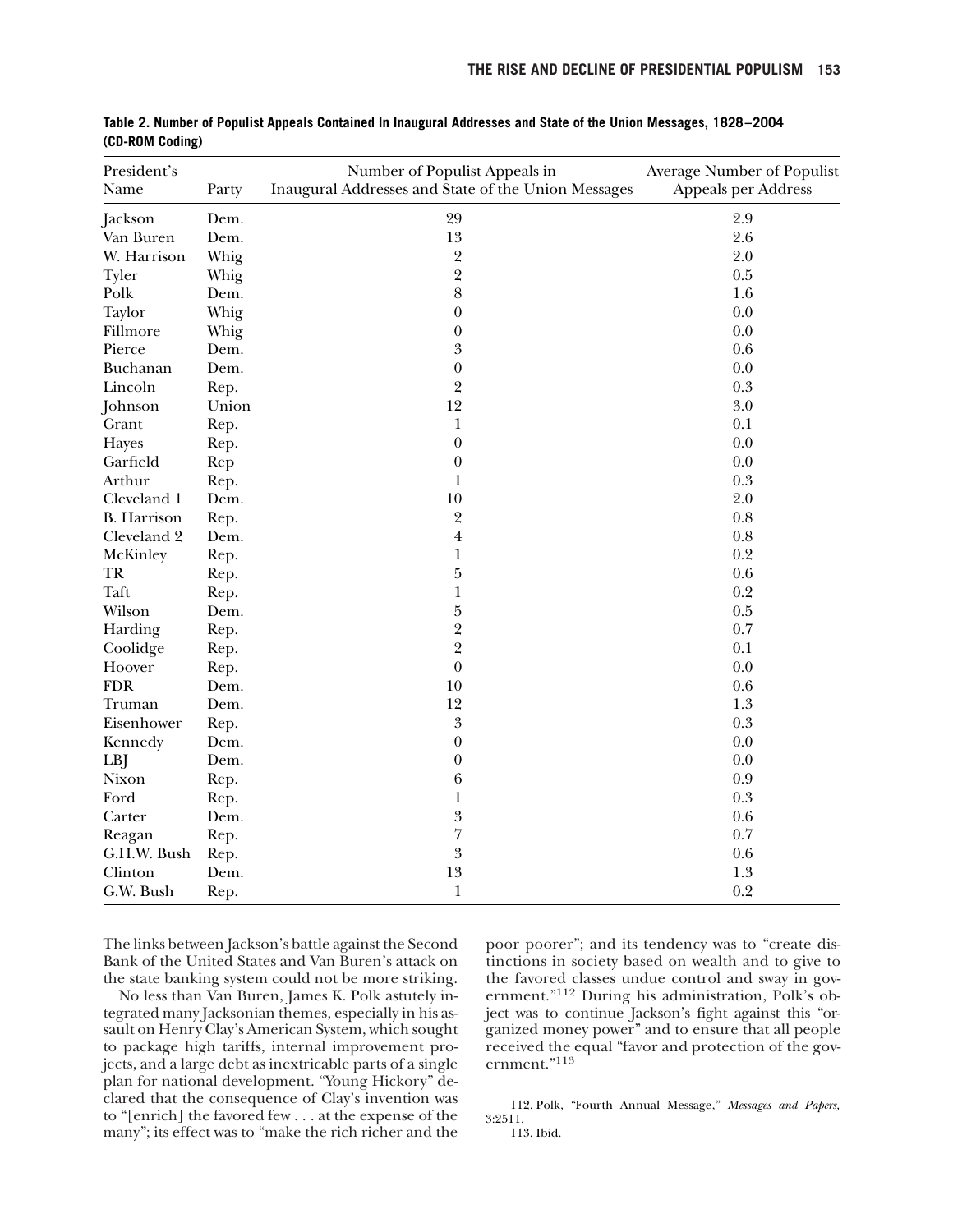Viewed as a part of this Democratic populist tradition, Andrew Johnson's antagonistic populist language no longer stands out as entirely anomalous. During his four years as president, Johnson issued a total of twelve populist appeals, trailing only Jackson and Van Buren. When tackling economic issues such as the currency question, Johnson followed the same formula of economic populist appeals as his Democratic predecessors. Yet, when it came to the dominant issue of his administration, the restoration of the former Confederacy to the Union and to Congress, Johnson identified a wholly different set of special interests. Taking up the cause of the South in their resistance to Congressional reconstruction plans, Johnson characterized African Americans as a special interest and the Freedmen's Bureau as special interest legislation. He contended:

> A system for the support of indigent persons in the United States was never contemplated by the authors of the Constitution; nor can any good reason be advanced why, as a permanent establishment, it should be founded for one class or color of our people more than another.<sup>114</sup>

The Freedmen's Bill was part and parcel of Congress's plan "to place the white population under the domination of persons of color in the South."<sup>115</sup> The Civil Rights Bill also constituted "special legislation" that Johnson condemned as attempting to create a "system" that operated "in favor of the colored and against the white race."116 With even more contempt, he declared that, "if the inferior obtains the ascendancy over the other, it will govern with reference only to its own interests – for it will recognize no common interest – and create such a tyranny as this continent has never yet witnessed."117

These populist attacks were far more invidious than the economic-based attacks of Jackson and Polk. Rather than attacking a group for their zealousness in gaining undue advantage, Johnson extended his attack to the innate character of African Americans. He labeled them as morally and intellectually inferior to whites and, thus, undeserving of American citizenship. In Jackson's and Polk's messages, the enemy could easily be restored to the "People" by removing preferential treatment and reinstating a level playing field. For Johnson and most Democrats, African Americans had never been part of the people. Even after governmental protections of minorities were stripped away, African-Americans would remain outside the president's conception of the people, forbidden from entry until deemed deserving.

With reconstruction issues no longer dominating the political arena, Cleveland returned to the protective tariff issue, a stock theme in the Democratic populist tradition. He objected to the tariff on the grounds that it represented an example of inequitable taxation as well as unjustifiable governmental interference and bias. In Cleveland's words, the tariff not only hurt the consumer who purchased imported goods, but it burdened "those with moderate means and the poor, the employed and unemployed, the sick and well, and the young and old," while swelling "the profits of a small but powerful minority." Tariffs should be used only to provide needed revenue, not to shelter domestic manufacturers from foreign competition. Under the Republicans' protective tariff system, he charged, the government was no longer the "embodiment of equality" but an "instrumentality through which especial and individual advantages are to be gained." Such "perversions of governmental energy" had a tendency to "undermine self-reliance" and "[stifle] the spirit of true Americanism."118

Cleveland's arguments about the tariff shared much in common with the arguments advanced by Jackson and Polk against the Whig's American system, which like the Republican program of the late nineteenth century, also centered on protectionism. They each struck out against the inequities inherent in the tariff system and denounced the increasing governmental activism associated with high tariff rates. Cleveland, in his fourth annual address, referred back to this tradition, quoting a lengthy passage from Andrew Jackson's Protest to the Senate over its censure of him:

> The ambition which leads me on is an anxious desire and a fixed determination . . . to persuade my countrymen . . . that it is not in a splendid government supported by powerful monopolies and aristocratic establishments that they will find happiness or their liberties protection, but in a plain system, void of pomp, protecting all and granting favors to none, dispensing its blessings like the dews of heaven, unseen and unfelt save in the freshness and beauty they contribute to produce.<sup>119</sup>

With this passage, Cleveland suggested that Jackson's past words and targets were still relevant in the 1880s. Recognizing this connection, one observer remarked that Cleveland's argument had "the ring of the good old Democratic days of the republic."<sup>120</sup>

118. Cleveland, "Second Inaugural Address," Mar. 4, 1893, *Messages and Papers,* 8:5822.

<sup>114.</sup> Johnson, "Veto of the Freedmen's Bureau," 5:3599.

<sup>115.</sup> Andrew Johnson, "Fourth Annual Message," Dec. 9, 1868,

*Messages and Papers,* 5:3870. 116. Andrew Johnson, "Veto of Civil Rights Bill," Mar. 27, 1866, *Messages and Papers,* 5:3611.

<sup>117.</sup> Johnson, "Third Annual Message," *Messages and Papers,* 5:3764.

<sup>119.</sup> This passage is found in Cleveland's Fourth Annual Message [*Messages and Papers,* 8:5364] and in Andrew Jackson's "Protest to the Senate of the United States" [*Messages and Papers,* 2:1312].

<sup>120.</sup> Nevins, *Grover Cleveland,* 381. For an opposing assessment, see Richard McCormick, *The Party Period and Public Policy: American Politics from the Age of Jackson to the Progressive Era* (New York: Oxford University Press, 1986), 323. McCormick argues that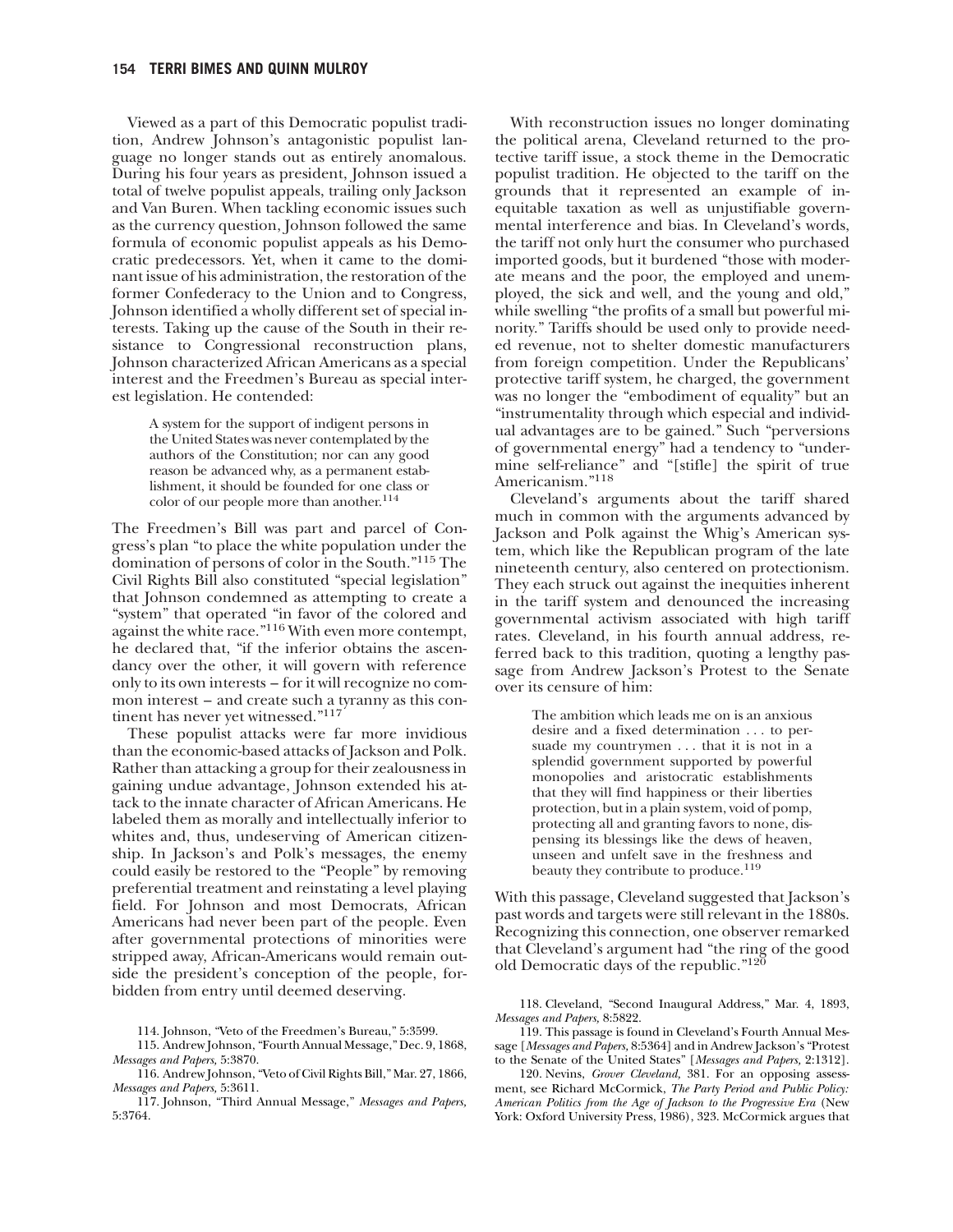| President's        | Economic       |                  | <b>Big</b>     |          | Oppos.           |          | Liberal          |                  |                |
|--------------------|----------------|------------------|----------------|----------|------------------|----------|------------------|------------------|----------------|
| Name               | Groups         | Labor            | Gov't          | Congress | Party            | Lobby    | Elite*           | Other            | Total          |
| Jackson            | 22             | $\theta$         | 1              | 2        | $\theta$         | 0        | $\boldsymbol{0}$ | $\overline{4}$   | 29             |
| Van Buren          | 9              | $\boldsymbol{0}$ | $\theta$       | $\theta$ | $\theta$         | 0        | $\theta$         | 4                | 13             |
| W. Harrison        |                | $\theta$         | $\theta$       | 0        | 0                | 0        | $\theta$         | 1                | $\overline{2}$ |
| Tyler              |                | 0                | 0              | 0        | $\overline{0}$   | 0        | $\boldsymbol{0}$ |                  | $\overline{2}$ |
| Polk               | 6              | 0                | 0              | 0        | 0                | 0        | $\theta$         | 2                | 8              |
| Pierce             | 0              | 0                | 1              | 0        | $\overline{0}$   | 0        | $\theta$         | $\overline{2}$   | 3              |
| Lincoln            | 0              | $\boldsymbol{0}$ | $\theta$       | $\theta$ | $\theta$         | 2        | $\overline{0}$   | $\boldsymbol{0}$ | 2              |
| A. Johnson         | 12             | 0                | 0              | 0        | 0                | $\theta$ | $\theta$         | 0                | 12             |
| Grant              | 1              | 0                | 0              | 0        | 0                | $_{0}$   | $\theta$         | 0                |                |
| Arthur             | 0              | 0                | 1              | $\theta$ | $\overline{0}$   | 0        | $\boldsymbol{0}$ | 0                |                |
| Cleveland 1        | 6              | 0                | $\overline{2}$ | 1        | 0                | 0        | 1                | 0                | 10             |
| <b>B.</b> Harrison | $\overline{2}$ | $\theta$         | $\theta$       | $\theta$ | $\theta$         | 0        | $\overline{0}$   | 0                | $\overline{2}$ |
| Cleveland 2        | 4              | $\theta$         | $\Omega$       | $\Omega$ | $\theta$         | 0        | $\theta$         | 0                | 4              |
| McKinley           | 1              | 0                | $\theta$       | $\theta$ | $\theta$         | $_{0}$   | 0                | 0                | 1              |
| <b>TR</b>          |                | 0                | 0              | 0        | $\theta$         | 0        | 0                | 4                | 5              |
| Taft               |                | 0                | 0              | $\theta$ | $\theta$         |          | $\theta$         | 0                |                |
| Wilson             | 2              | $\theta$         | L              | $\theta$ | 0                |          | $\theta$         |                  | 5              |
| Harding            | 0              |                  | 0              | 0        | 0                | 0        | $\theta$         |                  | $\overline{2}$ |
| Coolidge           | 0              | $\theta$         | $\theta$       | 0        | $\theta$         | 0        | $\overline{0}$   | $\overline{2}$   | $\overline{2}$ |
| <b>FDR</b>         | 5              | 0                | 0              | $\theta$ | 0                | 2        | 0                | 3                | 10             |
| Truman             | 12             | 0                | $_{0}$         | 0        | $\boldsymbol{0}$ | 0        | $\overline{0}$   | 0                | 12             |
| Eisenhower         | $\theta$       | 0                |                | $\theta$ | $\theta$         | 0        | 1                |                  | 3              |
| Nixon              | $\theta$       | 0                | $\overline{2}$ | 0        | 0                | $_{0}$   | 3                | L                | 6              |
| Ford               |                | 0                | 0              | 0        | $\overline{0}$   | 0        | $\overline{0}$   | 0                |                |
| Carter             | 0              | 0                |                | 0        | $\theta$         | 2        | $\overline{0}$   | 0                | 3              |
| Reagan             | 0              | 0                | 5              | 0        | $\theta$         |          | 1                | 0                |                |
| G.H.W. Bush        | 0              | 0                | $\overline{2}$ | 0        | $\theta$         |          | $\theta$         | 0                | 3              |
| Clinton            | 0              | 0                | 4              | 1        | $\overline{0}$   |          | $\boldsymbol{0}$ | l                | 13             |
| G. W. Bush         | 0              | 0                | 1              | $\theta$ | $\theta$         | 0        | $\theta$         | $\theta$         | 1              |

**Table 3. Types of Populist Appeals Across Inaugural Addresses and State of the Union Messages**

\* The category "Liberal Elite" includes academia, representatives of interest groups for the poor and minorities, experts, and the liberal establishment.

In a systematic and insightful examination of party platforms and presidential nomination acceptance addresses, John Gerring argues that populism was not a key part of the Democratic party ideology until 1896, the year that William Jennings Bryan delivered his fiery Cross of Gold speech to the Democratic National Convention.121 Before that, Gerring contends that the concerns of the Jacksonian Democratic Party were "preeminently political, not economic." Their messages contained "no condemnation of riches;" rather, they pertained only to the "right to procedural justice"

and, thus, did not constitute the same kind of populism as Bryanite populism.122 Yet, from the examples above, we find repeated instances of economic arguments contained in the messages of nineteenthcentury Democratic presidents. The force of Jackson, Van Buren, Polk, Johnson, and Cleveland's appeals derived from their claim that America's banking and tariff policies constituted "class legislation" favoring the financially powerful (who also overlapped with the politically powerful) against the common man. Table 3 reinforces this point. It presents the targets of the populist appeals used by nineteenth- and twentiethcentury presidents. The results clearly suggest that the majority of the populist appeals used by Democratic presidents Jackson, Van Buren, Polk, Johnson, and

the theme of political-business corruption that was so central to Jackson's attack on the Bank was absent in Cleveland's fight for tariff reform. The quotes drawn from Cleveland's annual messages above, however, show that Cleveland more than once connected the tariff to political-business corruption. For corroborating evidence, see Robert R. Kelley, *The Transatlantic Persuasion,* 325–26.

<sup>121.</sup> John Gerring, *Party Ideologies in America, 1828–1996* (New York: Cambridge University Press, 1998), 181.

<sup>122.</sup> John Gerring, "A Chapter in the History of American Party Ideology: The Nineteenth-Century Democratic Party (1828– 1892)," *Polity,* 26 (1994): 753.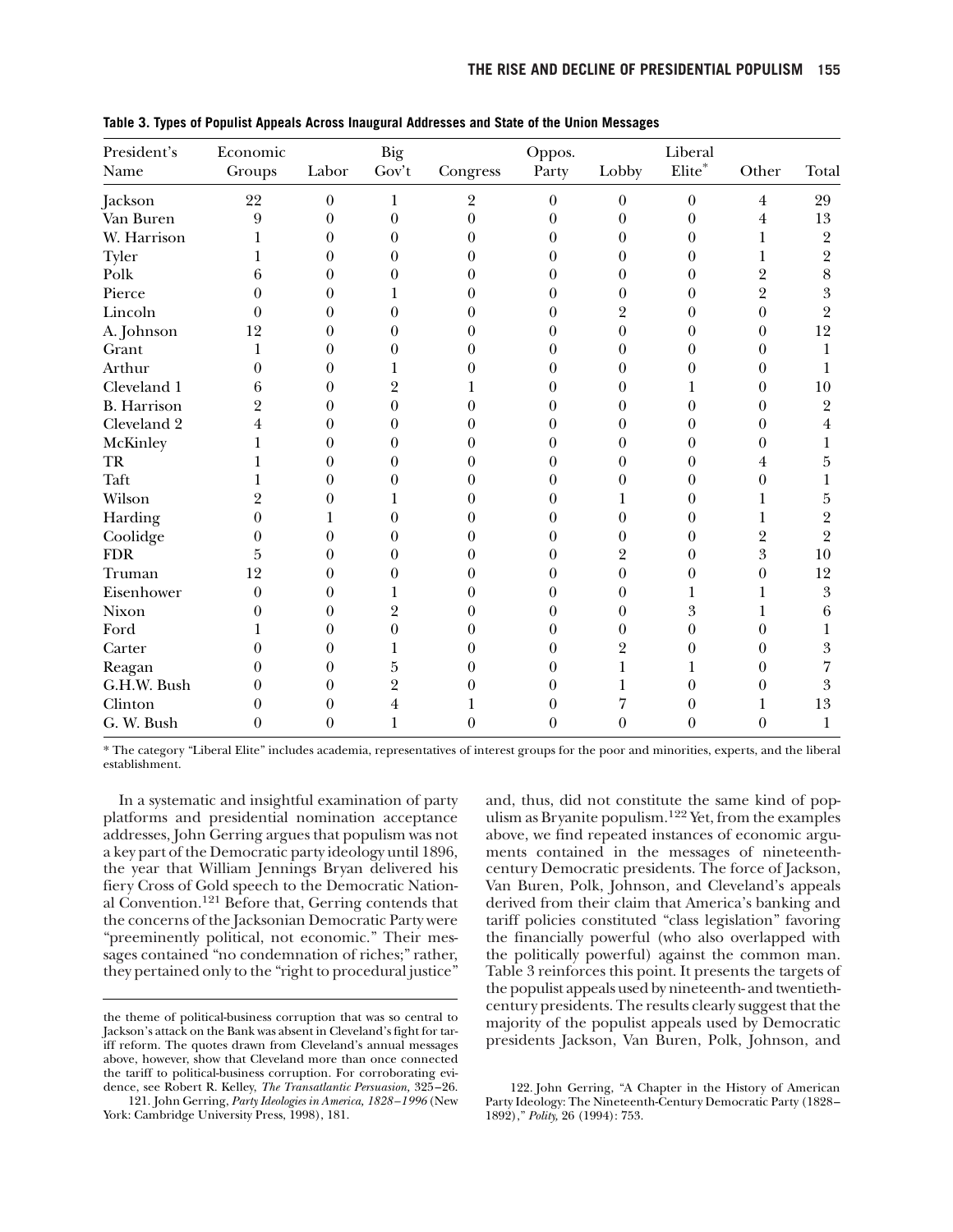Cleveland were lodged in economic terms. While it would be wrong to characterize these Democrats as hostile to capitalism, they did believe that government policies had created unnecessary concentrations of economic and political power and that the president's task was to transform these policies so that economic opportunity would be distributed more broadly.<sup>123</sup> Bryan, who midway through his Cross of Gold speech invoked the populist spirit of Jackson ("What we need is an Andrew Jackson to stand, as Jackson stood, against the encroachments of organized wealth"), by no means represented a complete break with this tradition.124

Instead, the major difference between Jacksonian populism and Bryan's populism can be found in their respective state-building objectives. The Jacksonian Democratic antidote to special interest dominance was limited government, or, in Jackson's own words, "simplicity and economy." According to Jackson, if government was kept to its bare essentials, then, by definition, no group or class could be favored. Democrats pointed to areas of state activism – the tariff, the Bank, internal improvements – as sources of governmental bias that harmed the general population. Without such programs, the marketplace would be left open for all interests to compete with equal opportunity. Bryan, in contrast, expressed a more sanguine view of the functions of the national government. In his 1908 address accepting the Democratic presidential nomination, Bryan asked:

> Shall the people control their own government, and use that government for the protection of their rights and for the promotion of their welfare? Or shall the representatives of predatory wealth prey upon a defenseless public while the offenders secure immunity from subservient officials whom they raise to power by unscrupulous methods?<sup>125</sup>

Bryan argued that though the government had been corrupted by business interests in the past, simply scaling back governmental activism would not create equality of opportunity. Corporate concentration had grown to such proportions that only the national government could rein in the dominance of big business. As Robert Cherny observes, Bryan in effect fused "Jacksonian antimonopolism to a commitment to governmental intervention on behalf of the people."<sup>126</sup> Bryan reinterpreted Jacksonian populism to achieve his state-building aims.

While populism was a dominant strain in Democratic presidential rhetoric in the nineteenth century, not all Democratic presidents relied equally upon it. In particular, when the foundational Democratic issues of the tariff, internal improvements, and finance were pushed off the agenda, Democratic presidents used fewer antagonistic appeals. This shift of issues accounts for Pierce's and Buchanan's low levels of antagonistic appeals. As the Civil War loomed closer on the horizon, Democratic presidents put aside their concerns about reducing the tariff and about repealing internal improvements and devoted their energies to the preservation of the union. As the party's policy priorities switched from an attack on the status quo to its maintenance, Democratic presidents toned down their antagonistic appeals and adopted more consensual appeals. Pierce highlighted his allegiance to the principle of "equal and exact justice" for each faction, and Buchanan claimed that earlier political divisions concerning slavery "have passed away and are now nearly forgotten."<sup>127</sup> Needless to say, these efforts to downplay political conflicts did little to convince voters or party members that sectional differences had been buried.

More so than the Democrats, the ideas of balance, consensus, and harmony played a prominent role in the rhetoric of the Whig presidents.<sup>128</sup> The Whigs strongly opposed what they took to be the Democrats' divisive oratory. Harrison specifically cautioned the nation in his inaugural address about the "old trick" of demagogues who speak "in the name of democracy . . . , warning the people against the influence of wealth and the danger of aristocracy." While a "harsh, vindictive, and intolerant" spirit marked the rule of the demagogues, the rule of the statesman exhibited "mild . . . tolerant and scrupulous" features. In the view of the Whig Harrison, the danger to the republic rested not in the establishment of an aristocracy, but in the creation of monarchy headed by "false Christs."<sup>129</sup>

Whig presidents, for the most part, conformed to the standards laid down by Harrison. In their official messages, the Whigs seldom used antagonistic appeals. Our content analysis of presidential inaugural addresses and state of the union messages confirms John Ashworth's finding of two distinct leadership traditions in the nineteenth century.130 The Whigs,

129. Harrison, "Inaugural Address," 3:1873.

130. Ashworth, *Agrarians & Aristocrats,* chaps. 1–2.

<sup>123.</sup> Schlesinger, *Age of Jackson,* 521–23; John Ashworth, *Slavery, Capitalism, and Politics in the Antebellum Republic* (New York: Cambridge University Press, 1995), 1:289–90, 302–15.

<sup>124.</sup> William Jennings Bryan, "Cross of Gold" speech given at the Democratic National Convention, July 9, 1896, para. 8 (Douglass Archives of American Public Address), http://douglass.speech .nwu.edu/brya\_a26.htm (accessed Aug. 8, 2002).

<sup>125. &</sup>quot;Acceptance Speech by William Jennings Bryan," Aug. 12, 1908, in *History of American Presidential Elections, 1798–1968,* 3:2125.

<sup>126.</sup> Robert W. Cherny, Introduction to *Cross of Gold: Speech De-*

*livered Before the National Democratic Convention at Chicago, July 9, 1896 by William Jennings Bryan* (Lincoln: University of Nebraska Press, 1997), 13.

<sup>127.</sup> On Pierce's use of the phrase "equal and exact justice," see Skowronek, *The Politics Presidents Make,* 183. On Buchanan's insistence that nothing was wrong, see Buchanan, "Inaugural Address," 4:2963.

<sup>128.</sup> For more on the Whig party's ideology, see Daniel Walker Howe, *The Political Culture of the American Whigs* (Chicago: University of Chicago Press, 1979), 21; Ashworth, *Agrarians & Aristocrats,* 69–70.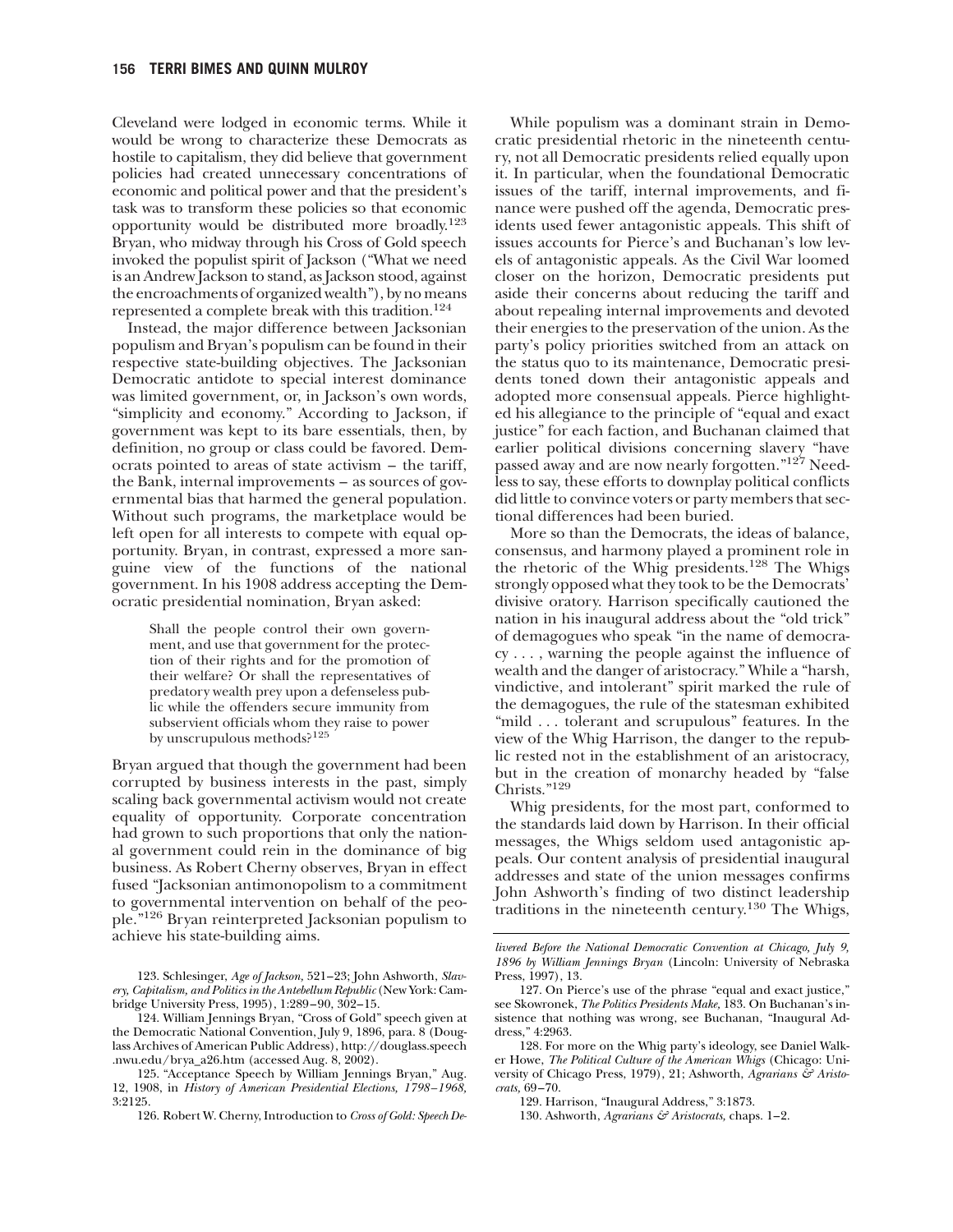as Ashworth notes, toned down the social and economic conflicts that were the basis of Democratic rhetoric. Rather than dwelling on the differences between classes or on the distinctions between the manufacturing and the agricultural sectors of the economy, they focused on the "mutual dependence" of classes and interests upon one another. Benefits to one interest would necessarily have "trickle-down" effects on other interests. Thus, a protective tariff system, in Zachary Taylor's view, would not only advantage manufacturers, but would place labor on "sure and permanent footing" and give "new and increased stimulus" to agriculture. Perhaps Millard Fillmore best summed up the Whig concept of mutual dependence when he warned that if one sector of the economy "languishes," then assuredly "they all suffer."131 The Whig presidents (Harrison, Tyler, Taylor, and Fillmore) combined to make just four populist appeals in their inaugural and state of the union messages. Their mid-to-late nineteenth-century Republican successors (Grant, Hayes, Arthur, and Garfield) did not deviate from this Whig tradition, also scoring a total of just four populist appeals in these addresses.

#### **V. THE TAMING OF PRESIDENTIAL POPULISM**

Based on scholarly criticism of the plebiscitary presidency, one might conclude that the populist Democratic presidency of the nineteenth century was the harbinger of contemporary leadership practices while the Whig/Republican model faded away. However, the distinction between popular leadership and populist leadership becomes especially important in the twentieth century. Although both parties readily accepted the concept of the president as a popular leader by the mid-twentieth century, populism has become a highly contested feature of Democratic presidents' rhetoric. At the same time, while a version of antistatist populism has developed under the Republican banner, it has only sporadically reached the intensity of nineteenth-century Democratic populism.

As Table 2 suggests, Truman and Clinton were the only twentieth-century Democrats to average more than one populist appeal per inaugural address or State of the Union message. While FDR used populism at times during his administration – particularly from 1935 to 1938 – most of Roosevelt's major state-building accomplishments were marked by consensual appeals. His successor, Harry Truman, is arguably the premier practitioner of Democratic populism in the twentieth century. Although Truman's populist salvos in the 1948 campaign might have helped him win reelection, they failed to generate much in the way of liberal policy achievements in the ensuing 81st Congress (1949–1951). By contrast, the major expansion of federal activism in the 1960s coincided with the extensive use of consensual

131. Ibid.*,* 69.

rhetoric in both the Kennedy and Johnson administrations. Johnson, in particular, was quite conscious of the need to frame his Great Society programs in terms that would demonstrate that "every American" would benefit. It appears to be the case that populism has proven a more effective rhetorical strategy for tearing down state institutions than for building an activist government.132

At the same time, while both Jimmy Carter and Bill Clinton made use of populism during their administrations, the targets of their populist appeals departed substantially from those of nineteenth-century Democrats (see Table 3). Whereas Jacksonian Democrats often pitted the poor against the rich and attacked "class legislation," both Carter's and Clinton's populism has essentially been a "good-government populism in which economic classes and interests are barely mentioned. Moreover, for discussions of his signature issue of health care, Clinton largely relied on consensual appeals, following the advice of his advisor Ira Magaziner, who told him that "at this point in time, no one can win an 'us' versus 'them' fight on comprehensive health care reform."133 Clinton emphasized the positive effects of reform for all types of people: the unemployed, the small business owner, big business, the retiree, and American families. Most of Clinton's populist appeals were connected to campaign finance and lobby reforms in which he attacked special interests in generic terms, never unveiling their specific identities.<sup>134</sup>

In contrast, while Democrats have tempered their populism, Republicans have tentatively embraced an antistatist version of populism that bears at least some resemblance to the rhetoric of nineteenth-century Democrats.135 As Gerring notes, Hoover was the first Republican president to attack big government as threatening public welfare.136 While Eisenhower made relatively few populist appeals in his major addresses, Nixon and especially Reagan made considerable use of antagonistic appeals to attack the scourge

132. See Terri Bimes, *The Metamorphosis of Presidential Populism,* Ph.D. Dissertation, Yale University, 1999.

133. As quoted in Haynes Johnson and David S. Broder, *The System: The American Way of Politics at the Breaking Point* (New York: Little, Brown and Company, 1996), 16.

134. It is also worth noting that although Clinton discussed campaign finance reform repeatedly in his formal addresses, the issue was not, by most accounts, a high priority of his administration. See William Saletan, "What Gore Doesn't Get: Al Gore's Bogus Defense of His Populist Message," *Slate* [online accessed August 5, 2002: available on the internet at http://slate.msn.com/?id-2069005] for a useful comparison of Clinton and Gore's populism.

135. Julian E. Zelizer argues that popular resentment of taxation has generally been at odds with statebuilding. This suggests a potential wellspring of popular support for presidents' populist attacks on the state. See Zelizer, "The Uneasy Relationship: Democracy, Taxation, and State Building Since the New Deal," in *The Democratic Experiment: New Directions in American Political History,* ed. Meg Jacobs, William J. Novak, and Julian E. Zelizer (Princeton, NJ: Princeton University Press, 2003), 276–300.

136. Gerring, *Party Ideologies in America,* 137.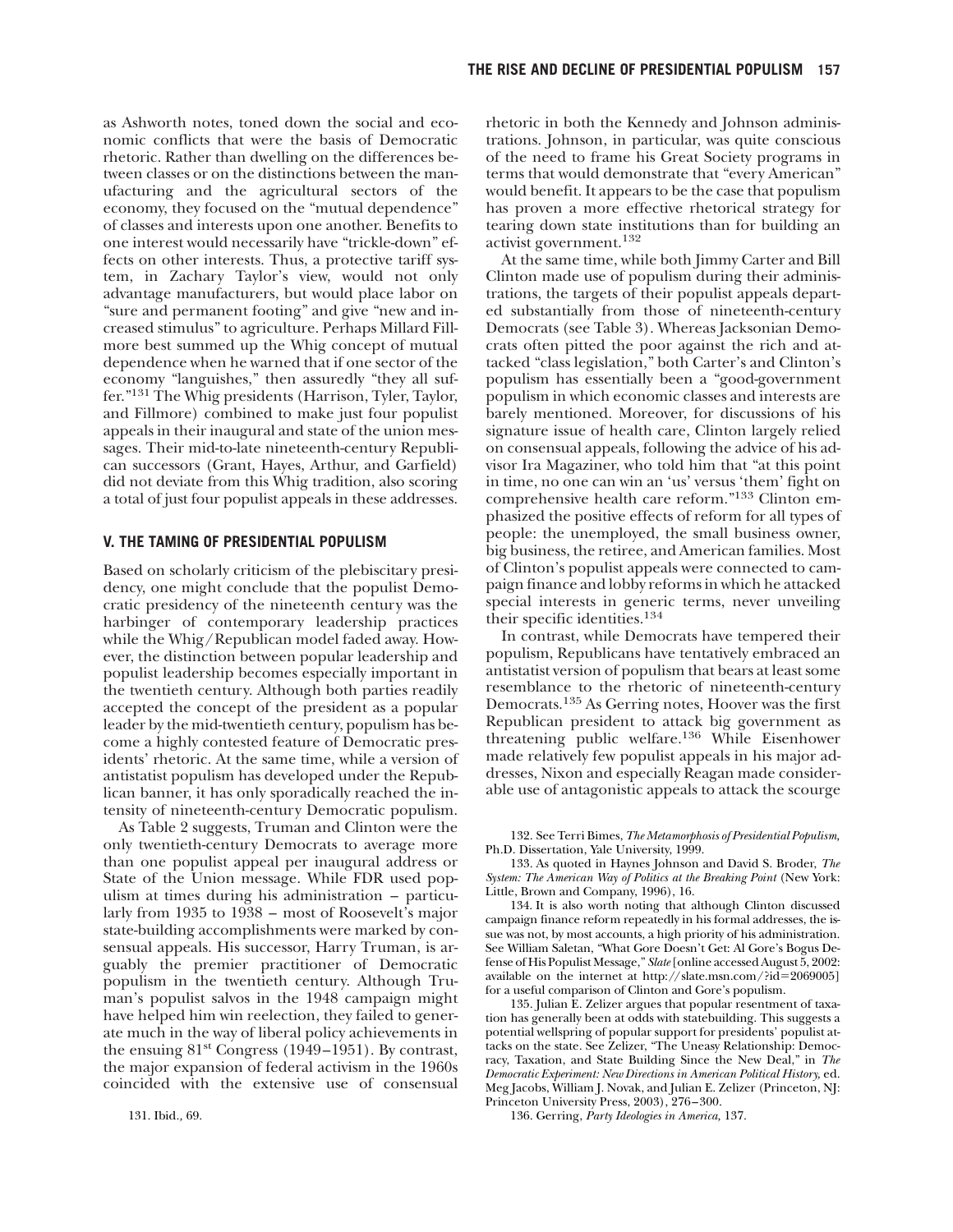of big government. Where Jackson and his Democratic successors attacked government activism for making the "rich richer and the potent more powerful," Reagan and his fellow Republicans have honed a message in which big government is the instrument of intrusive bureaucrats, liberal special interest groups, pork-minded Democratic Congressmen, and out-oftouch elitist intellectuals. According to Reagan, the victims of this combination are the American people as a whole, who were generally depicted in their role as taxpayers. While crafted to blunt the class appeals that had traditionally been the province of nineteenth-century Democratic presidents, this rhetoric, nonetheless, shared the Jacksonian goal of scaling back the state. Even so, it is worth noting that Reagan reserved the vast majority of his populist appeals for his campaign speeches and minor addresses.<sup>137</sup> George W. Bush's emphasis on "compassionate conservatism" during his campaign reinforces the need to balance Republicans' antigovernment populism with a softer, consensual appeal. Indeed, Bush and other Republicans have devoted significant energy to labeling Democratic rhetoric as class warfare while playing up their consensual approach to politics.

The Democrats' move away from populism and the Republicans' tentative embrace of that approach underscore how the expansion of national administrative power has impacted the presidency. Nineteenth-century Democrats framed themselves as defenders of limited government, battling for the people against special interests that had corrupted the state. As the Democrats' programmatic goals shifted from fighting the state to calling for expansions in governing authority, their rhetorical patterns shifted. The politics of building the state rely more heavily on forming coalitions and creating agreement among various actors. Major state programs, such as social security, Medicare, and national defense were not structured around attacking an ene-

my. Instead, they were targeted at either the whole citizenry or at large swaths of the population. These programs thus complement the president's conception as representing the "whole nation."

In contrast, the politics of state-leveling seems to necessitate finding some sort of corruption and, often, an enemy. Such initiatives as tearing down the Bank or eliminating unresponsive bureaucrats puts the president in an antagonistic relationship with the state – to purify the state, which he represents, he must cleanse it of corrupting elements. Presidents who identify with a limited state have more latitude to develop an antagonistic rhetorical strategy against the state that they so closely embody. Yet it is equally striking that contemporary Republican presidents, notwithstanding their praise for limited government, nonetheless have had to come to terms with national administrative authority. In some cases, such as the fostering of a national security state, they have done so with enthusiasm. But even when it comes to major domestic programs, such as Social Security and Medicare, Republican presidents have avoided frontal assaults. Instead, they have framed proposed reforms in terms of making programs more efficient so that they can be sustained without individual sacrifice. The modern presidency is marked not by the triumph of popular leadership or the degradation of rhetorical standards, but rather by an accommodation of presidential populism to the task of sustaining a new administrative state.

The trajectory of presidential populism suggests that development does *not* only occur in terms of the creation of new forms of appeals that then spread and become more influential. A bold new model of presidential leadership was created by Andrew Jackson, developed by his Democratic successors, but has since faded as presidents have reverted to a new kind of technocratic populism that is antithetical to explicit class-based appeals. Although all presidents "go public" now, the presidency is less explicitly politicized in regard to class today than it was in the nineteenth century. The critical, confrontational presidency created by nineteenth-century Democrats, which thrived on populist attacks on the "monied powers," is gone and all but forgotten in national presidential addresses.

<sup>137.</sup> See Terri Bimes, "Reagan: The Soft-Sell Populist" in *The Reagan Presidency: Pragmatic Conservatism and Its Legacies,* eds. W. Elliot Brownlee and Hugh Davis Graham (Lawrence: University Press of Kansas, 2003), 61–81.